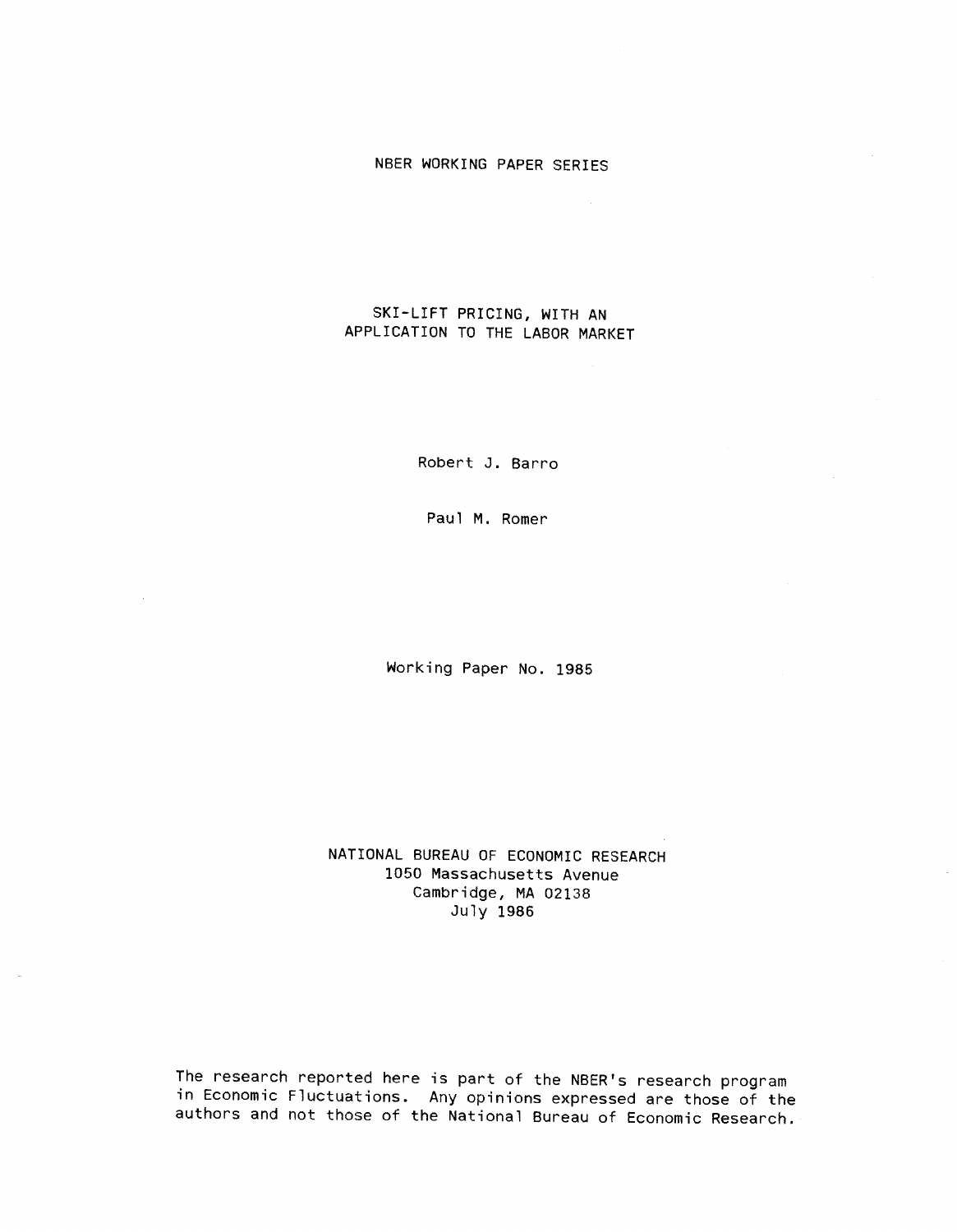Ski-Lift Pricing, with an Application to the Labor Market

#### ABSTRACT

The market for ski runs or amusement rides often features lump—sum admission tickets with no explicit price per ride. Therefore, the equation of the demand for rides to the supply involves queues, which are systematically longer during peak periods, such as weekends. Moreover, the prices of admission tickets are much less responsive than the length of queues to variations in demand, even when these variations are predictable. We show that this method of pricing generates nearly efficient outcomes under plausible conditions. In particular, the existence of queues and the "stickiness" of prices do not necessarily mean that rides are allocated improperly or that firms choose inefficient levels of investment. We then draw an analogy between "ski—lift pricing" and the use of profit-sharing schemes in the labor market. Although firms face explicit marginal costs of labor that are sticky and less than workers' reservation wages, and although the pool of profits seems to create a common—property problem for workers, this method of pricing can approximate the competitive outcomes for employment and total labor compensation.

Robert J. Barro<br>Department of Economics entitled and M. Romer Paul M. Romer

Department of Economics<br>University of Rochester University of Rochester<br>Rochester, NY 14627 Rochester, NY 14627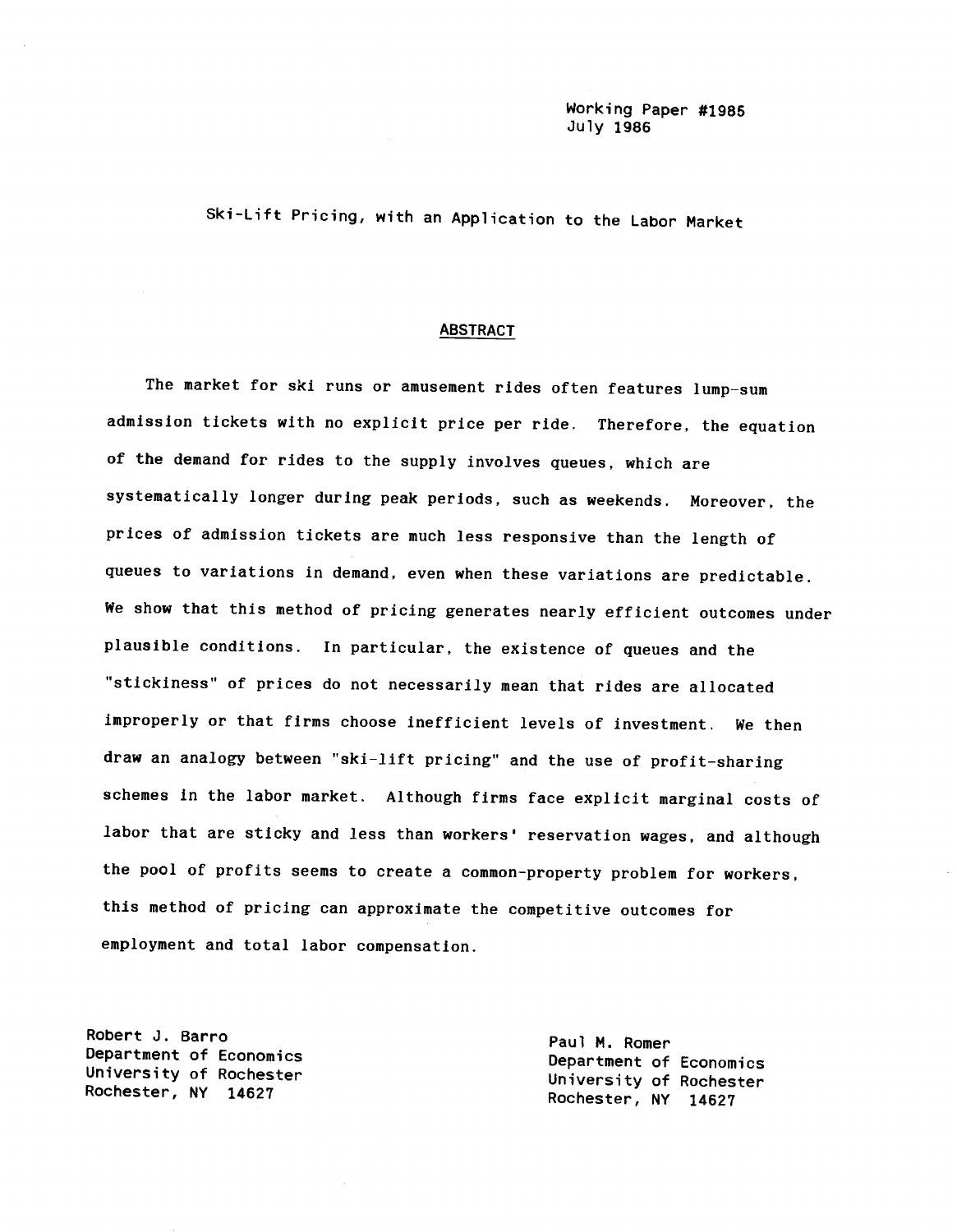During Christmas or Spring vacation, most ski areas have long lines. The same is true for Disneyland and other amusement parks in peak season. This type of crowding does not depend on surprises in demand, but instead is systematic. Most economists look at chronic queuing and conjecture that the suppliers would do better by raising prices. Further, most economists would argue that the failure to price properly leads to inefficient allocations of rides, as well as improper investment decisions. But the regular occurrence of lines in some markets suggests that it is economists, rather than suppliers (who have survived), who are missing something.

We argue in this paper that competitive suppliers of ski-lift services (amusement rides, etc.) may rationally set prices so that queues occur regularly and are longer at peak times. Under plausible assumptions, this method of pricing can support efficient allocative decisions. In equilibrium, owners of ski areas set prices for all-day lift tickets (or equivalently, for admission tickets to amusement parks) by maximizing profits subject to a downward-sloping demand curve. Yet this appearance of monopoly power leads to no inefficiency. Moreover, the equilibrium price charged for a lift ticket may not rise with expansions of demand. Sticky prices may be consistent with optimization by suppliers and with efficient choices of quantities.

The explanation for this last result is that skiers calculate the effective price per lift ride by summing opportunity costs, transportation costs and the price of an all-day lift ticket, and then dividing this sum by the number of rides received. This effective price varies inversely with the number of skiers, and thereby changes in the correct direction with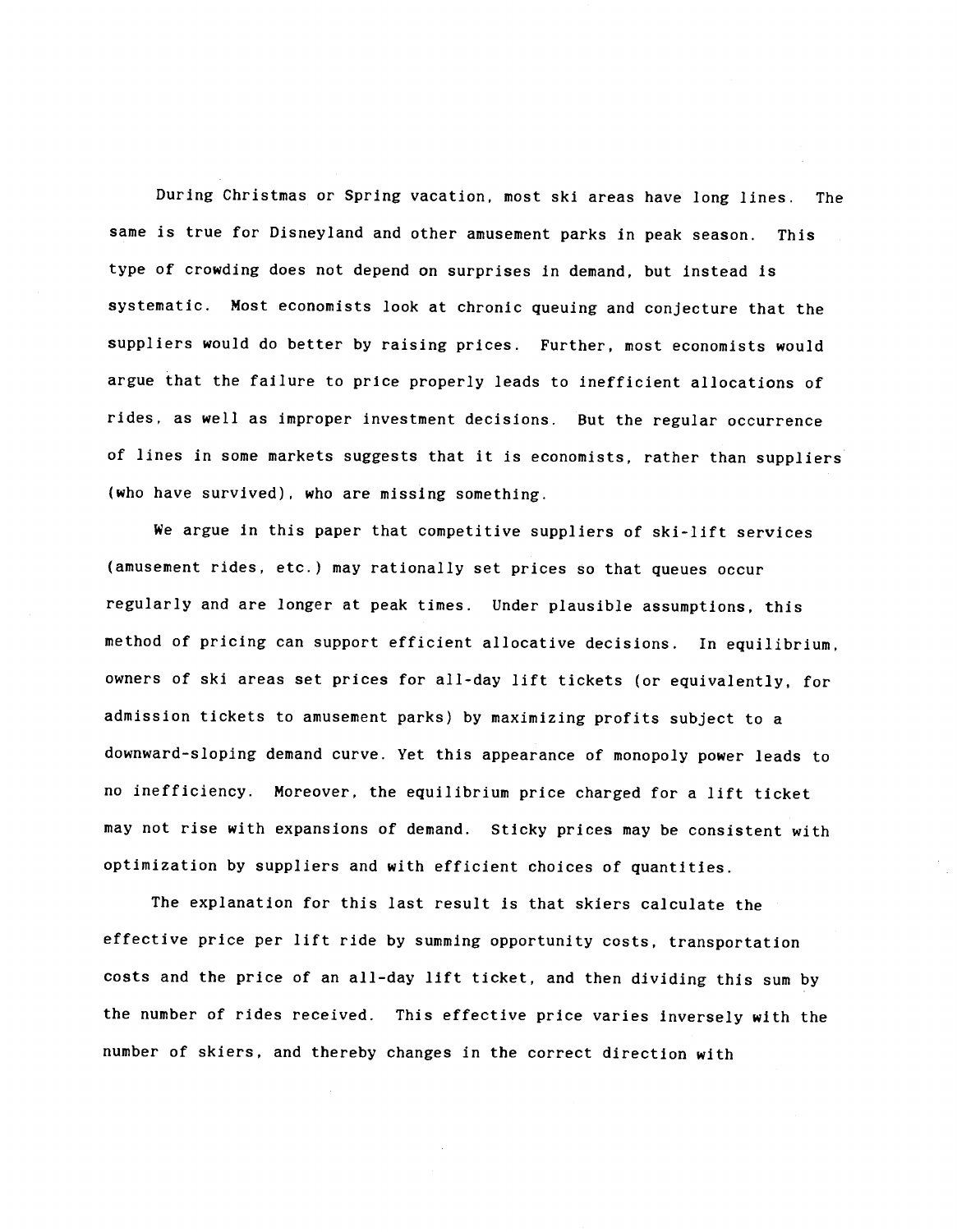fluctuations in demand, even If the lift-ticket price is constant. Under plausible conditions, the magnitude of response of the effective price is also nearly "correct."

We go on to develop parallels between the ski-lift example and the labor market. Fully flexible wages correspond to fully flexible prices per lift ride. But, as In the case of skiing, it is possible to implement alternative methods of pricing that support the efficient outcomes. We show as an example that a profit-sharing scheme, such as that described in Weitzman (1985) parallels the use of admission tickets. Further, under some conditions—and without appealing to long-term contracts—there is little efficiency loss by having sticky wages and fixed parameters of the profit-sharing formula.

In the ski-lift and labor-market examples, the contracts and trading arrangements that agents use may depart significantly from the textbook description of a competitive market. Stated prices may differ from marginal values. Some agents may act explicitly as price setters facing finite elasticities, while others may face explicit or implicit quantity constraints. Without forcing a departure from these institutional conventions, competitive forces may nonetheless induce efficient outcomes. To decide whether a market is competitive or efficient, economists cannot accept at face value the description offered by agents of how a market operates. The prices quoted In actual contracts and trades may bear little relation to the theoretical contructs that economists call competitive equilibrium prices.

## 2. The Supply and Demand for Ski-Lift Services

We will show that the ski-area equilibrium with queues and sticky prices for all-day lift tickets is essentially a repackaged or disguised version of a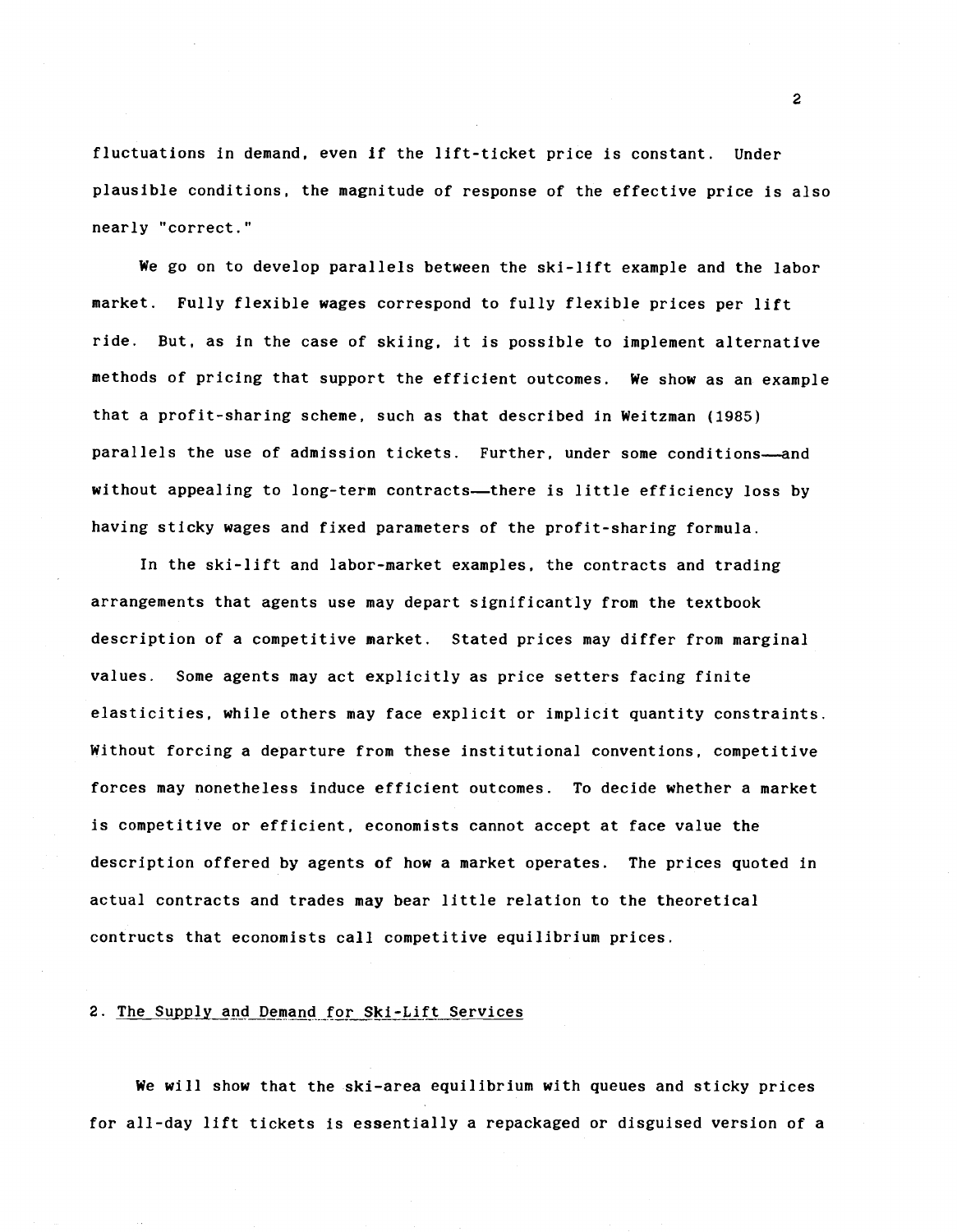conventional equilibrium with a price per lift ride that adjusts in the usual fashion. To do this, we analyze the conventional equilibrium first. Section 2.1 describes the market for ski-lift rides and works out the equilibrium. Section 2.2 then illustrates how the quantities and prices from this efficient solution can be replicated in an equilibrium with lift-ticket pricing and queues. Section 2.3 considers the factors that might influence the choice between these two institutional arrangements for supporting the equilibrium. Section 2.4 illustrates why lift-ticket prices may not respoñd to changes in demand. The results in these four subsections are derived under the assumption that all ski areas are identical and that individuals differ only in a limited sense. Section 3 shows how the results are modified with more interesting heterogeneity across consumers and producers. Then Section 4 shows how a parallel analysis applies to profit-sharing schemes in the labor market.

#### 2.1 Equilibrium with Ride Tickets

Consider a group of identical, competitive ski-lift operators, each of whom sells ride tickets at a price P per ride. Each firm has a fixed capacity and therefore supplies inelastically the total quantity of rides x. Flexibility in this quantity at some positive marginal cost is more realistic, since suppliers can open more lift lines or perhaps operate the existing ones at greater speed. But these modifications would not change the nature of the problem. In the present case the industry's total supply of rides is Jx, where J is the fixed number of firms.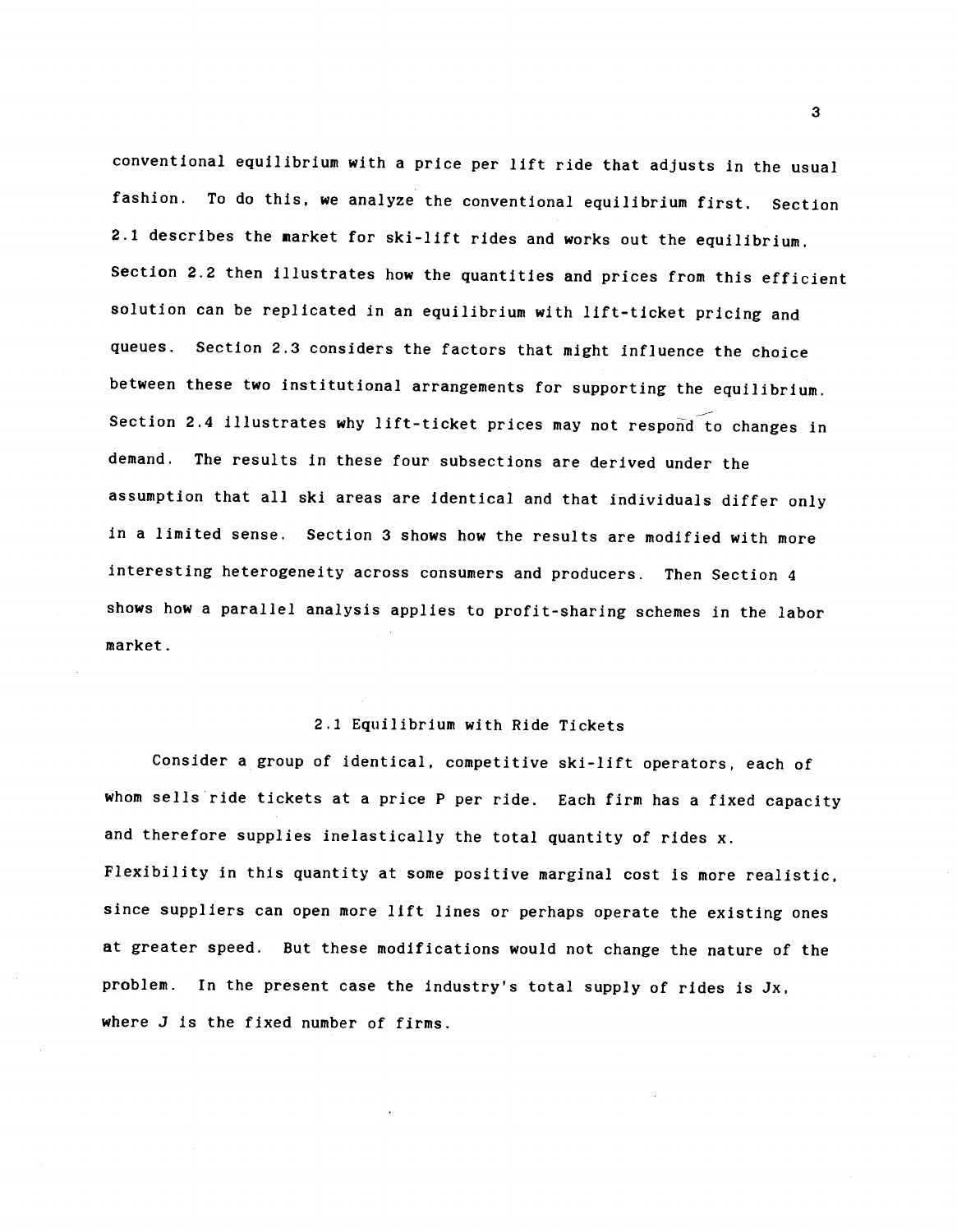The demand for skiing involves first, the decision to participate—that is, whether to go skiing—and second the quantity of rides to demand contingent on participation. To abstract from income effects, suppose that all individuals have common preferences that can be represented in the quasi-linear form  $U(q) + z$ , where q is the number of lift rides, U is a strictly concave utility function, and z is real expenditure on goods other than skiing. For someone who chooses to ski, the expenditure on other goods is  $z = Y - PQ - c$ , where Y is real income, Pq is the expenditure on lift rides, and c is an individual specific, lump-sum cost of going skiing. It is quasi-fixed in the sense that the cost for a non-skier is zero, but the cost for a skier is Independent of the number of ski runs.

Since P is a price per ride, the quantity of rides demanded by those who ski follows from the condition,  $U'(q_i) = P$ . Inverting this equation, the number of rides demanded per person appears as a usual demand curve with a negative slope:  $q_i = D(P)$ , with  $D'(P) < 0$ . Since we assume in this section that U is the same for all individuals, each person who participates demands the same number of rides, q. Section 3 generalizes the results to allow for cross-sectional differences in the demand curves for ski-lift rides.

An Individual participates if the net (money value) of the utility gained,  $U[D(P)] - P \cdot D(P)$ , exceeds the fixed cost c. In order to neglect Integer constraints, we assume that the agents In the economy can be represented as a continuum [0,M}, arranged In terms of Increasing costs of participating. We also want to allow the cost for all Individuals to vary over time. Thus we describe the costs In terms of a family of cost functions  $c_{s}(i)$ , which are continuous and strictly increasing in agent type i and are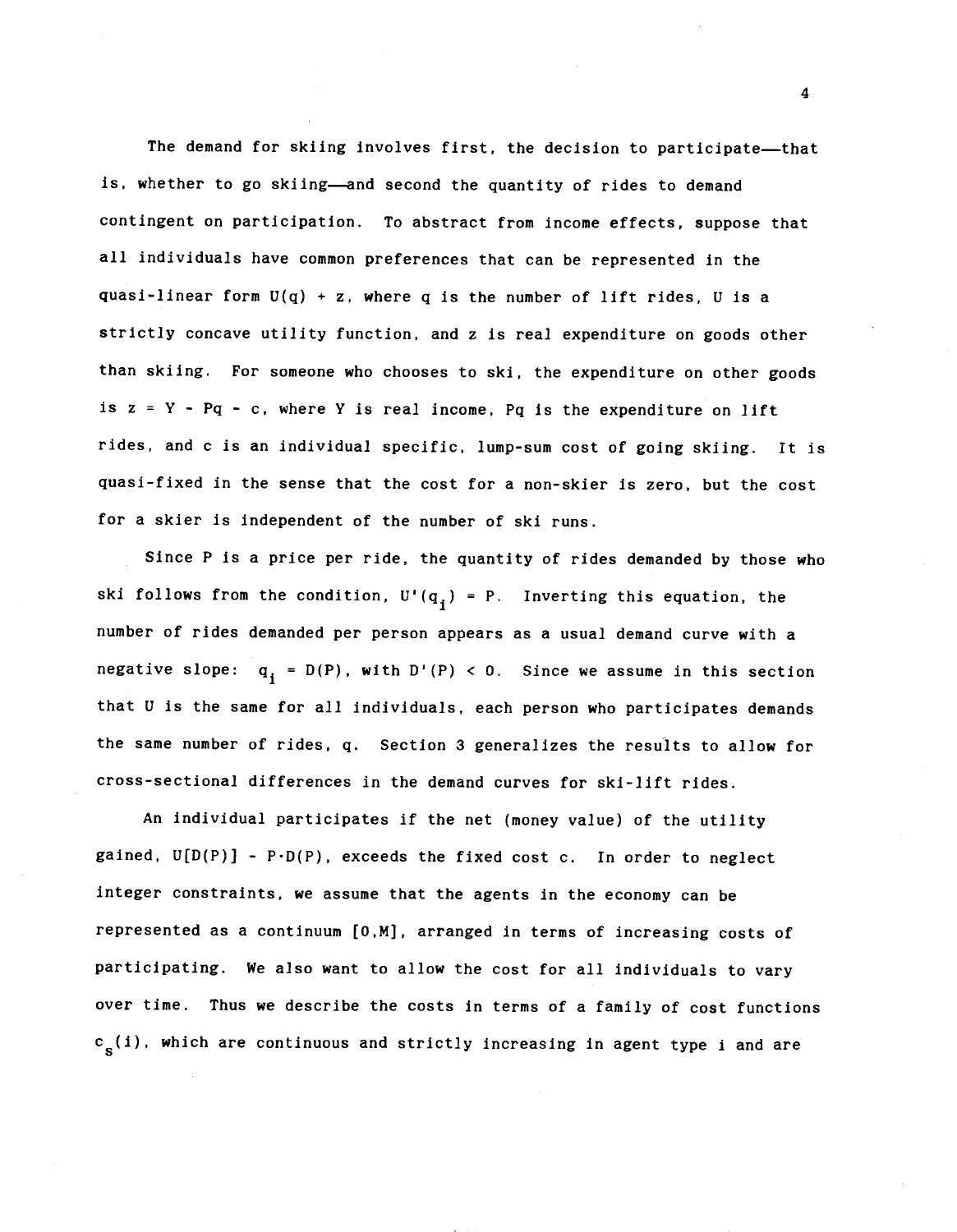indexed by a shift parameter s. For example, during vacation periods, the cost for each individual is shifted downward relative to that at other times. Given a price P for lift rides, all individuals with a cost  $c_g(i)$  less than the benefits from skiing,  $U[D(P)] - P \cdot D(P)$ , choose to participate. Thus, the number of individuals N who choose to ski is given by

(1) 
$$
N = N(P) = c_s^{-1} \{U[D(P)] - P \cdot D(P)\}.
$$

By the strict concavity of U, the benefits from skiing fall with an increase in the price per ride P, so the number of skiers falls as well. A downward shift in the distribution of fixed costs (as on weekends) raises the value of N for a given P.

By specifying that the ski areas are competitive, we mean that each is small enough that its actions have a negligible impact on aggregate quantities. In this model (though not in those that follow) competitive behavior implies that firms take prices as given. Equilibrium requires that the total capacity of rides, Jx, equal the total number demanded, qN—that is,

(2) 
$$
Jx = D(P) \cdot N(P) = D(P) \cdot c_s^{-1} \{U[D(P)] - P \cdot D(P)\}.
$$

For a given value of Jx, this condition determines the equilibrium price per ride P. As one would expect, the price P falls with an increase in total capacity, Jx, and rises with an increase in the level of demand such as that generated from a downward shift in the level of fixed costs  $c_{e}$ .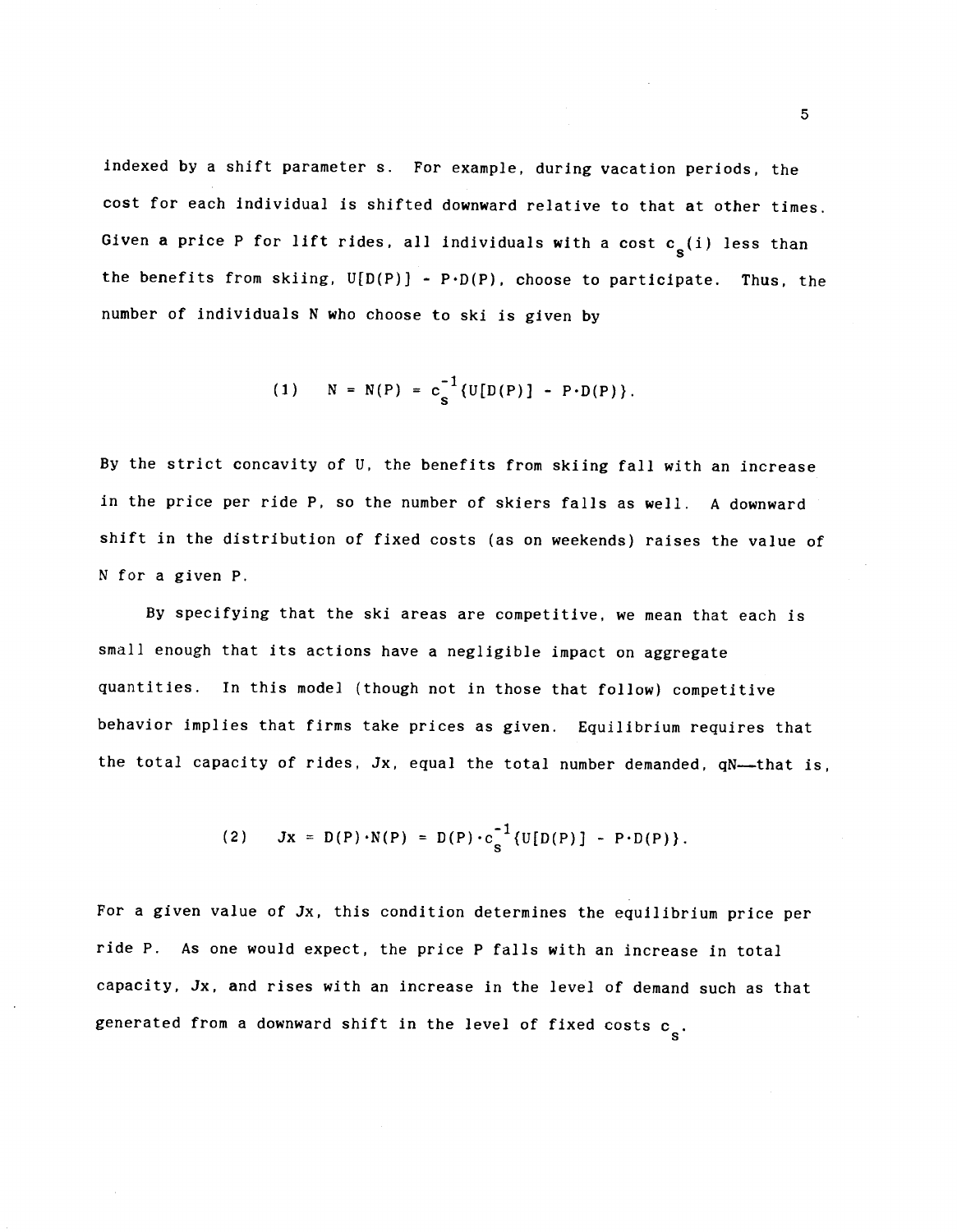Over the longer term the model also determines the size of the industry, Jx. This scale depends on the cost of building new capacity (either more firms J or more rides per firm x) and on the distribution of returns, as determined by equation (2) and the distribution function of the shift parameter s.

#### 2.2 Equilibrium with Lift Tickets

We now show how the equilibrium described above can be implemented using an entry fee (i.e. an all-day lift ticket) and a price per ride set equal to zero. Let  $\pi_{i}$  denote the price of a lift ticket at area j, and let  $n_{i}$  be the number of skiers who ski there. Given the total capacity x, the maximum number of rides per skier will be  $q_i = x/n_i$ . In equilibrium each person will desire a greater number of rides than  $x/n_i$  at the zero marginal cost implied by lift-ticket pricing. Hence there is no problem in getting the customers to accept the quantity of rides available. tn fact, people will queue up to receive the rides.

The assumption that the cost  $c_{\rm g}(i)$  is quasi-fixed implies that an individual cares only about the outlay on skiing,  $c_{s}(i) + \pi_{i}$ , and the number of rides available,  $q_j = x/n_j$ . It is important for our analysis that individuals do not care directly about the time spent waiting in lift lines, or about how the rides are distributed throughout the day. They would prefer shorter lift lines because they would prefer more rides; but given a fixed number of rides, they are indifferent between spending time outdoors in line or indoors in the lodge. We discuss these assumptions more fully in section 2.3.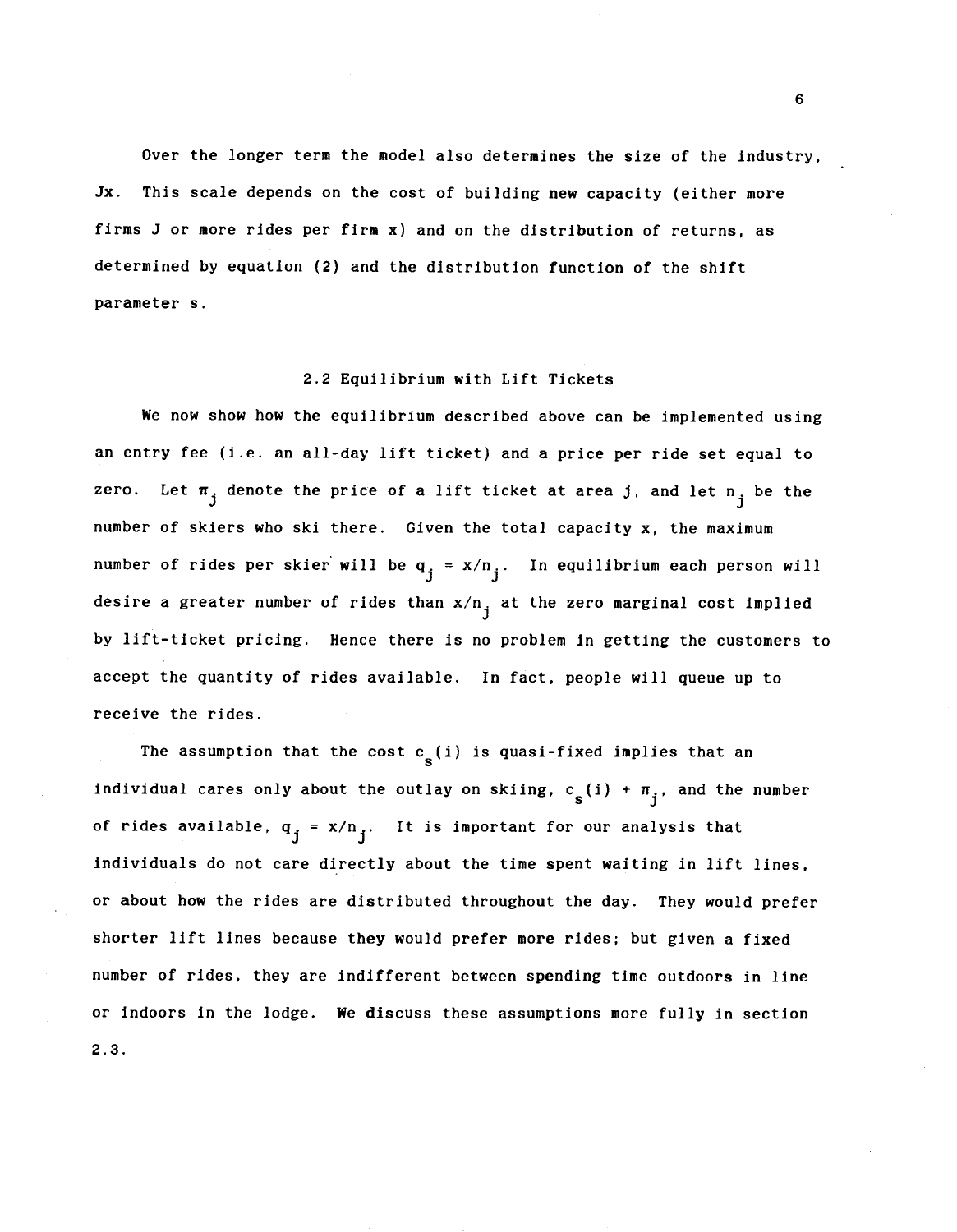Suppose that individual i considers the choice between areas j and k. Since the cost  $c_{s}(i)$  of going skiing is assumed to be the same for each area, the individual will be Indifferent between j and k if the total utility from skiing minus the cost of the lift ticket is the same. Since the number of lift rides per skier available at area j is determined by the number of people who attend,  $q_i = x/n_i$ , the equilibrium condition for individuals to be indifferent between areas can be written as

(3) 
$$
U(x/n_i) - \pi_i = U(x/n_k) - \pi_k
$$
.

In this equilibrium areas do not take the price  $\pi_{\vec{1}}$  for lift tickets as given. Suppose that each area is negligibly small relative to the size of the market. Then each area can choose its lift-ticket price  $\pi_{\vec{i}}$ , but the number of individuals skiing at the area will adjust so that the net utility from skiing,  $U(x/n_j) - \pi_j$ , is the same as that offered at all other areas. Competitive behavior in this context implies that each area takes as given the net utility from skiing. By differentiating net utility with respect to  $n_{\text{j}}$ and  $\pi_j$ , we can evaluate the response of the number of skiers  $n_i$  to changes in the lift-ticket price  $\pi_{\overline{i}}$ . Written in terms of elasticities, we have

(4) 
$$
\frac{dn_j}{d\pi_j} \cdot \frac{n_j}{\pi_j} = \frac{-\pi_j}{(x/n_j)U'(x/n_j)}.
$$

Since costs are assumed to depend on the fixed level of capacity x, and not on the number of skiers, each ski area seeks to maximize its revenues,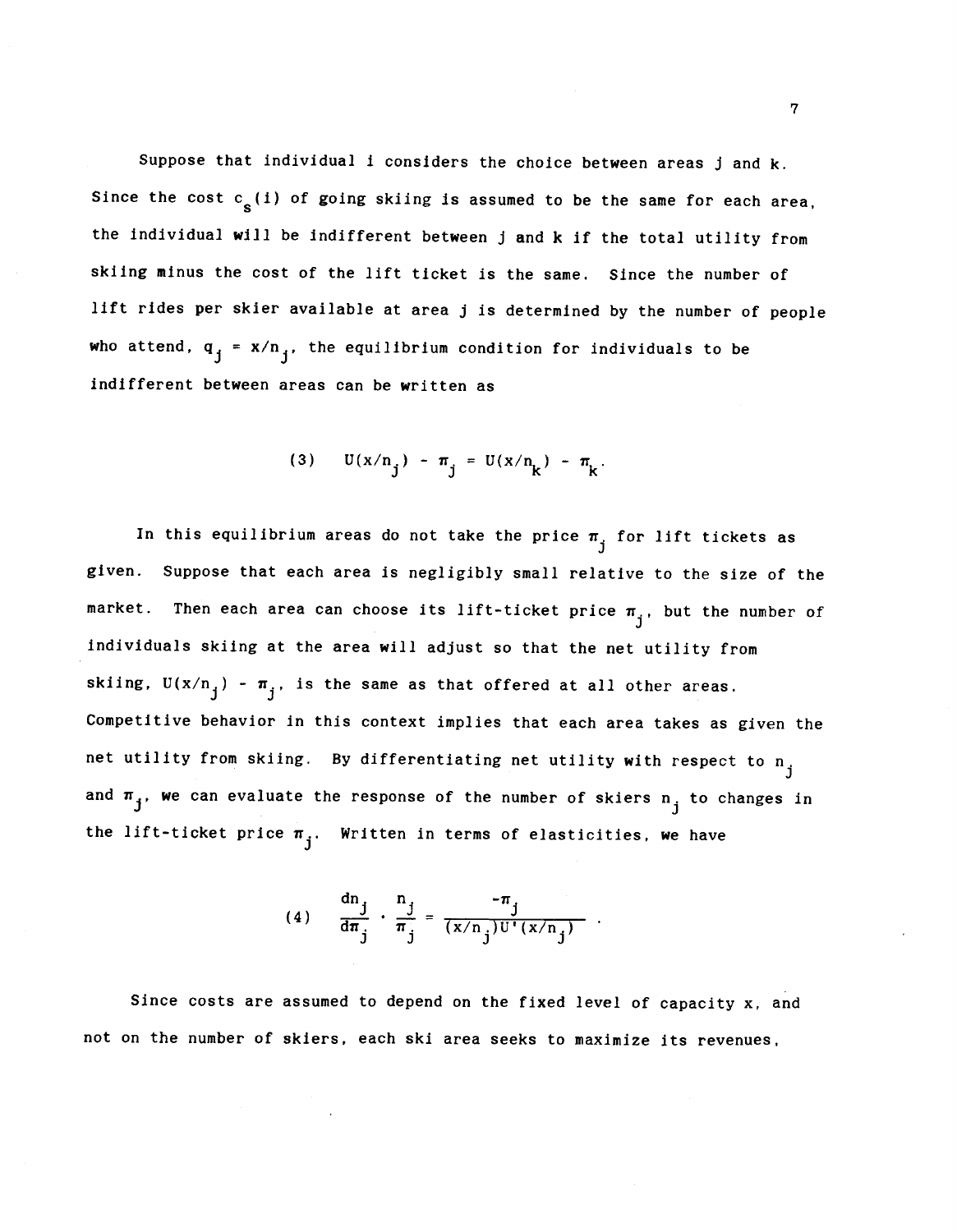$\pi_{i}^{n}$ , taking as given the relation between the ticket price and the number of skiers implied by equation (4). As usual, maximization of revenue requires that the elasticity of customers  $n_i$  with respect to the price  $\pi_i$  be equal to -1. so that in equilibrium we have

$$
(5) \quad \frac{\pi_j}{q_j} = U'(q_j).
$$

The left side of equation (5) is the lift-ticket price,  $\boldsymbol{\pi}_\mathbf{j}$ , divided by the number of rides per person at area j,  $q_i = x/n_i$ . For convenience, define the effective price per ride under lift-ticket pricing as

$$
(6) \qquad \hat{P}_{j} = \pi_{j}/q_{j}.
$$

The right side of equation (5) is the marginal valuation of rides,  $U'$ , evaluated at the quantity  $q_i$ . Because the demand curve  $D(\cdot)$  is simply the inverse of marginal utility, each person at area j ends up with the quantity from the demand curve  $q_j$  that corresponds to the effective price per ride  $\hat{P}_j$ . Although people wait in line and face an explicit marginal cost for rides of zero, the results are as if each skier gets the quantity of rides that he or she would demand at an explicit market price per ride  $\hat{P}_{i}$ . That is, equation (5) can be rewritten as

$$
(7) \tq_j = D(\hat{P}_j).
$$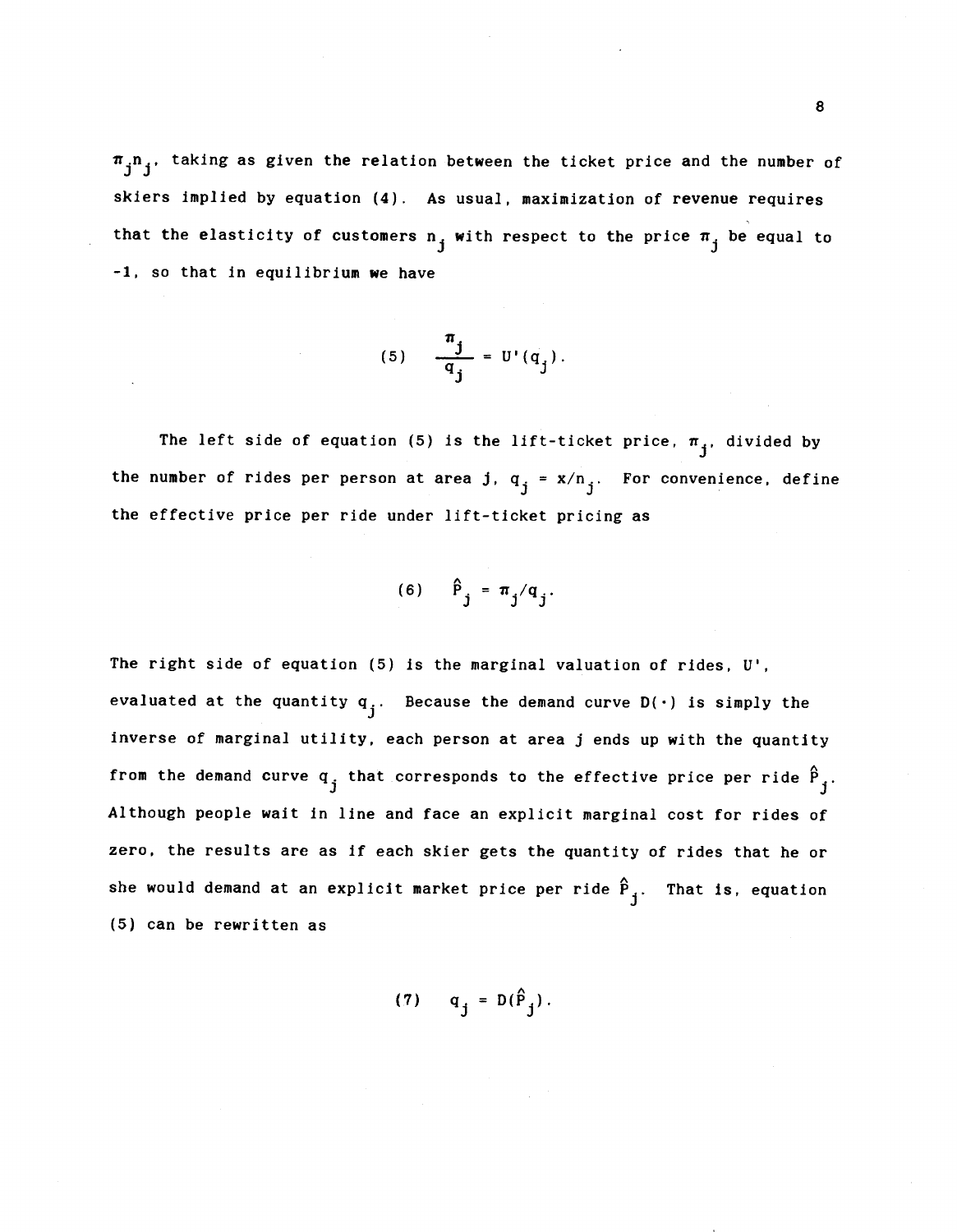Each area sets prices according to equation (5) and each must provide a given level of the net utility term,  $U(x/n_i) - \pi_i$ . Since the areas have the same capacity x and are otherwise identical, they end up with the same values for the lift-ticket price,  $\pi_i = \pi$ , the number of customers,  $n_i = N/J$ , and the effective price per ride,  $\hat{P}_{i} = \hat{P}$ .

To complete the description of the equilibrium, it remains to determine the value of the common lift-ticket price,  $\pi$ , or equivalently of the effective price per ride  $\hat{P}$ . We can analyze the decision to incur the fixed cost to go skiing just as In the first model, except that the explicit price per ride P is now replaced by the effective price  $\hat{\mathsf{P}}.$  (Recall from equation (7) that people end up with the quantity of rides that they would demand at this price.) The analogue to equation (1)—which determined the total number of skiers N in the first model—is

(8) 
$$
N = N(\hat{P}) = c_s^{-1} \{ U[D(\hat{P})] - \hat{P} \cdot D(\hat{P}) \}.
$$

In equilibrium the effective price per ride  $\hat{P}$  is such as to equate the total capacity for rides, Jx, to the total demand, qN, which implies

(9) 
$$
Jx = D(\hat{P}) \cdot N(\hat{P}) = D(\hat{P}) \cdot c_s^{-1} \{U[D(\hat{P})] - \hat{P} \cdot D(\hat{P})\}.
$$

Since this is the same equation that determined the price per ride P in the first equilibrium, the effective price  $\hat{P}$  takes on the same value. Finally, equations (6) and (7) imply that the common lift-ticket price is determined by the effective price per ride,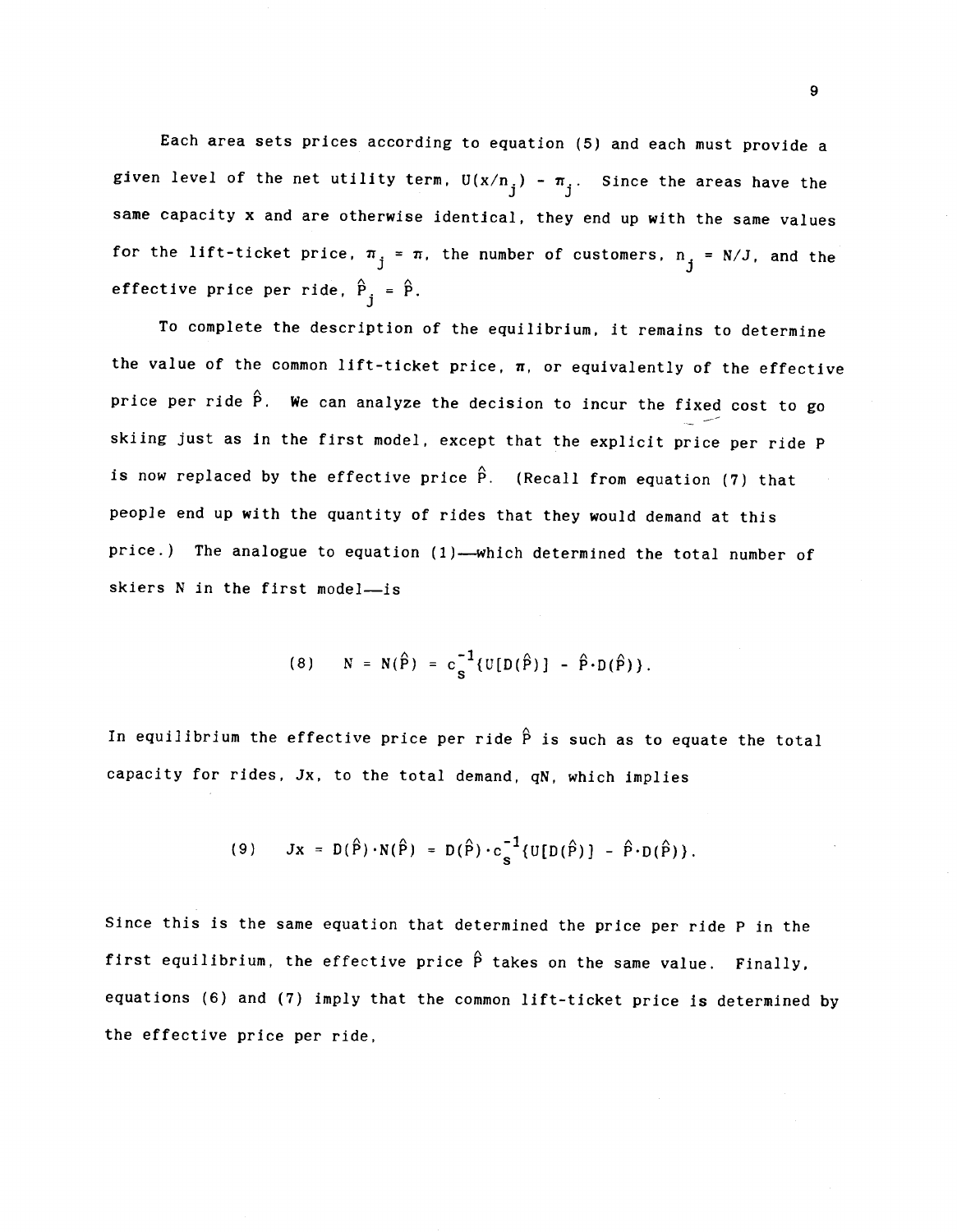$$
(10) \qquad \pi = \hat{P}q = \hat{P} \cdot D(\hat{P}).
$$

Since the equilibrium with lift-ticket pricing yields an effective price per ride  $\mathbf{\hat{P}}$  equal to the explicit price per ride P in the first equilibrium, skiers receive the same number of rides at the same cost in each case. The same people end up participating, and each ski area receives the same revenue.

The equality of  $\pi_{i}$  and  $n_{i}$  across areas is special to the example here. Section 3 shows that  $\pi_{i}$  and  $n_{i}$  can vary across areas if there are differences in skiers' preferences,  $U_j(\cdot)$ , or in the characteristics of ski areas. What does generalize is the result that the lift-ticket equilibrium can replicate the quantities and effective prices from a ride-ticket equilibrium where prices are set equal to marginal valuations and no quantity constraints are present.

In the longer run context where the capacity Jx Is variable, suppliers have the same incentives to invest under lift-ticket pricing as they did in the first model. Specifically, the effective price per ride correctly corresponds to the skiers' marginal valuation of rides, U'. Thus—given our assumption that people care about the number of rides but not directly about the time spent in line—there are no Inefficiencies implied by the existence of queues, which reflect the explicit marginal cost of zero for rides. Allocative decisions are still based on the proper shadow price,  $\hat{P} = U'(q)$ .

Although the lift-ticket equilibrium is fundamentally only a repackaged form of the original competitive equilibrium, the superficial appearances are strikingly different. Specifically, the lift-ticket solution features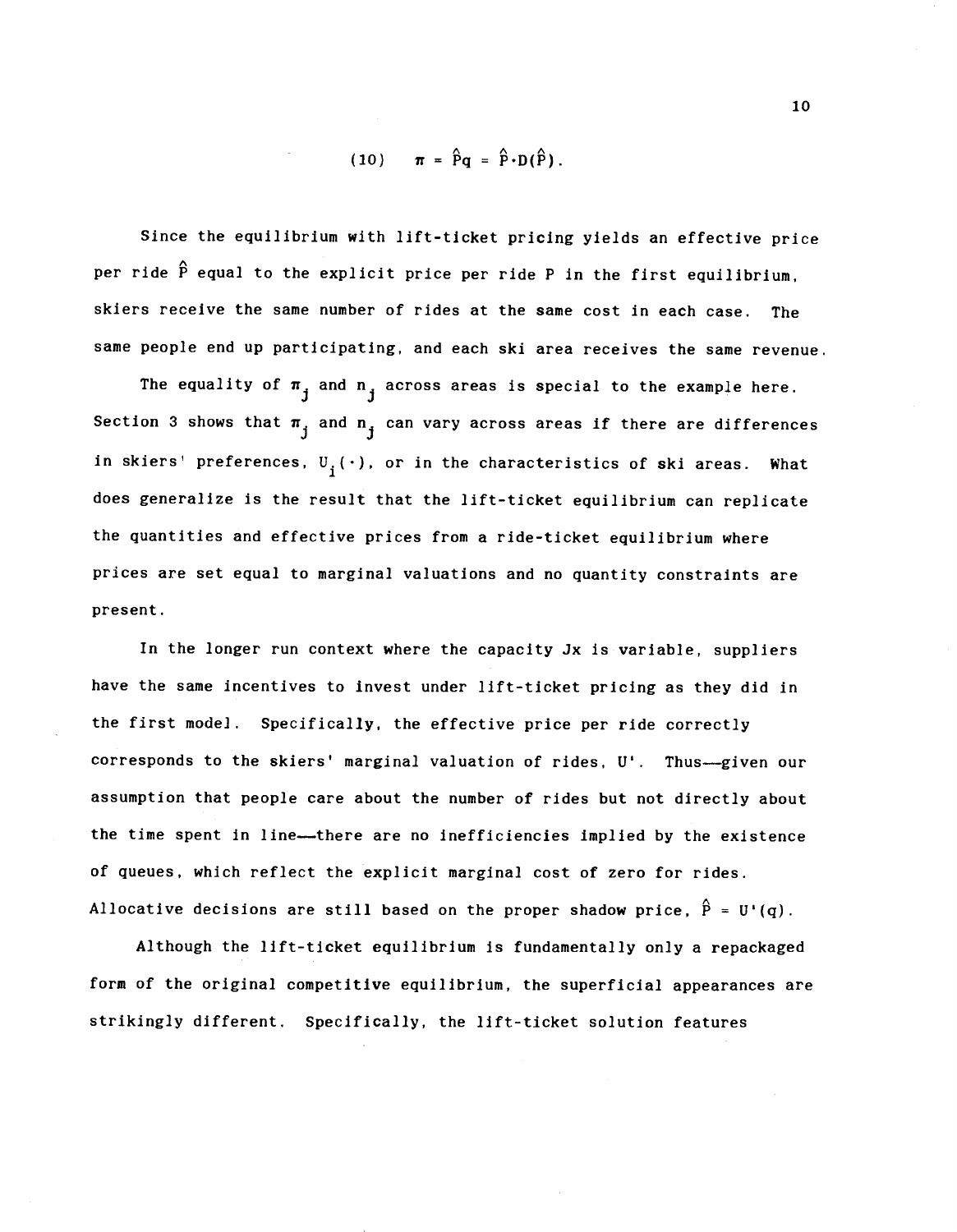quantity rationing by means of queues, as well as ticket prices that seem to be set by firms with market power. A regulator might note with Concern that the "demand' for lift tickets at each area is the downward-sloping curve  $n_j(\pi_j)$  determined by equation (4), and that each area maximizes revenue subject to this curve.

## 2.3 Ride Tickets versus Lift Tickets

Given the assumptions so far, there Is no basis for predicting which of the two forms of pricing will be observed. They lead to identical allocations and effective prices. Ski areas charging on a per ride basis could coexist with others charging on a lift-ticket basis. One can readily verify that an area could also use a combination of a lift ticket (i.e. an entry fee) and a charge per ride.

The description of the world implicit in this model misses important features of reality. For some aspects, such as the determination of the price per ride P or  $\hat{P}$ , these features may be unimportant. However, in the choice between two otherwise equivalent pricing schemes, these features may be decisive. The most obvious elements neglected so far are:

> a) the costs that must be incurred by an area to enforce contracts, for example, to avoid the theft of rides;

b) rides are not homogenous, but are heterogeneous goods Indexed by the time of day and by Contingencies such as breakdowns and arrivals of skiers;

c) time spent waiting in line is likely to have a positive opportunity cost.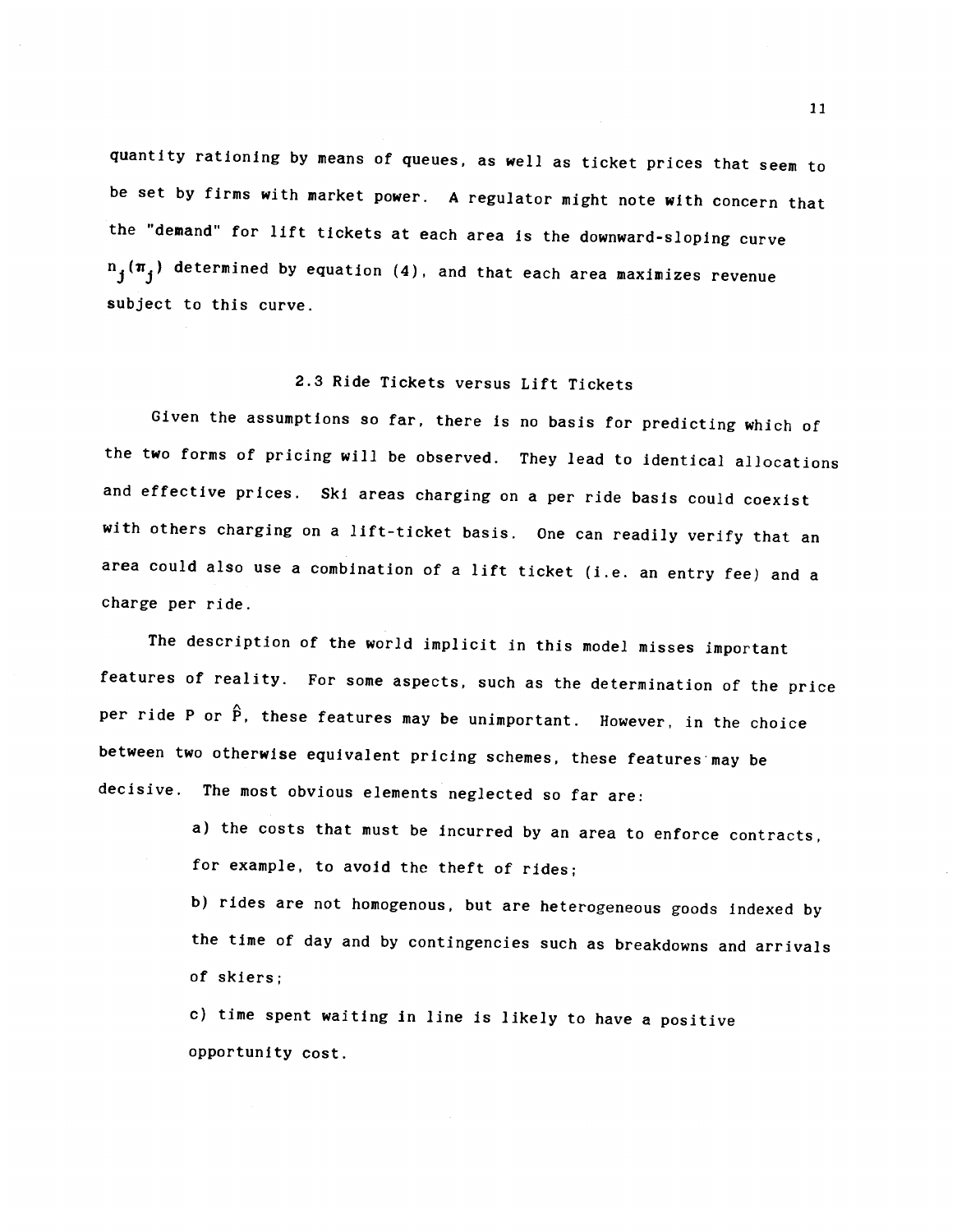We can conjecture what the inclusion of these features would imply. Given the allocation of rides common to the two kinds of equilibria (and to any mixture of these two), the form of pricing that minimizes the neglected costs will be selected. Ride-ticket pricing will generally have higher monitoring and set-up costs than lift-ticket pricing. Since it would be extremely expensive to set up a complete series of markets In time and. contingency specific rides and to enforce contracts written in this form, some amount of queuing would be expected even under pure ride pricing. On the other hand, lift-ticket pricing imposes costs in terms of time. Relative to a system with an extensive system of reservations for lift rides at specified times, each individual must spend more time at a ski area to achieve the given allocation of rides. However, if the typical skier's fixed cost, c, for getting to the ski area is large, then this last element would be relatively unimportant.

As far as we know, ski areas use only the lift-ticket form of pricing. 01 (1971) describes how Disneyland once followed a combination form of pricing with an entry fee and a per ride fee. (In contrast to the explanation offered here, Oi interprets this scheme as evidence of market power.) Disneyland has since shifted to a pure entry fee. We take these observations as evidence that the costs of allocating rides using ride tickets are higher than those using entry fees. Presumably the cost of Implementing reservations and collecting ride tickets outweigh the value of the savings in the time required to acquire a given number of rides. This outcome is especially likely If' the lump-sum costs of participating are large, and If time spent at a ski area or amusement park is valued for its own sake.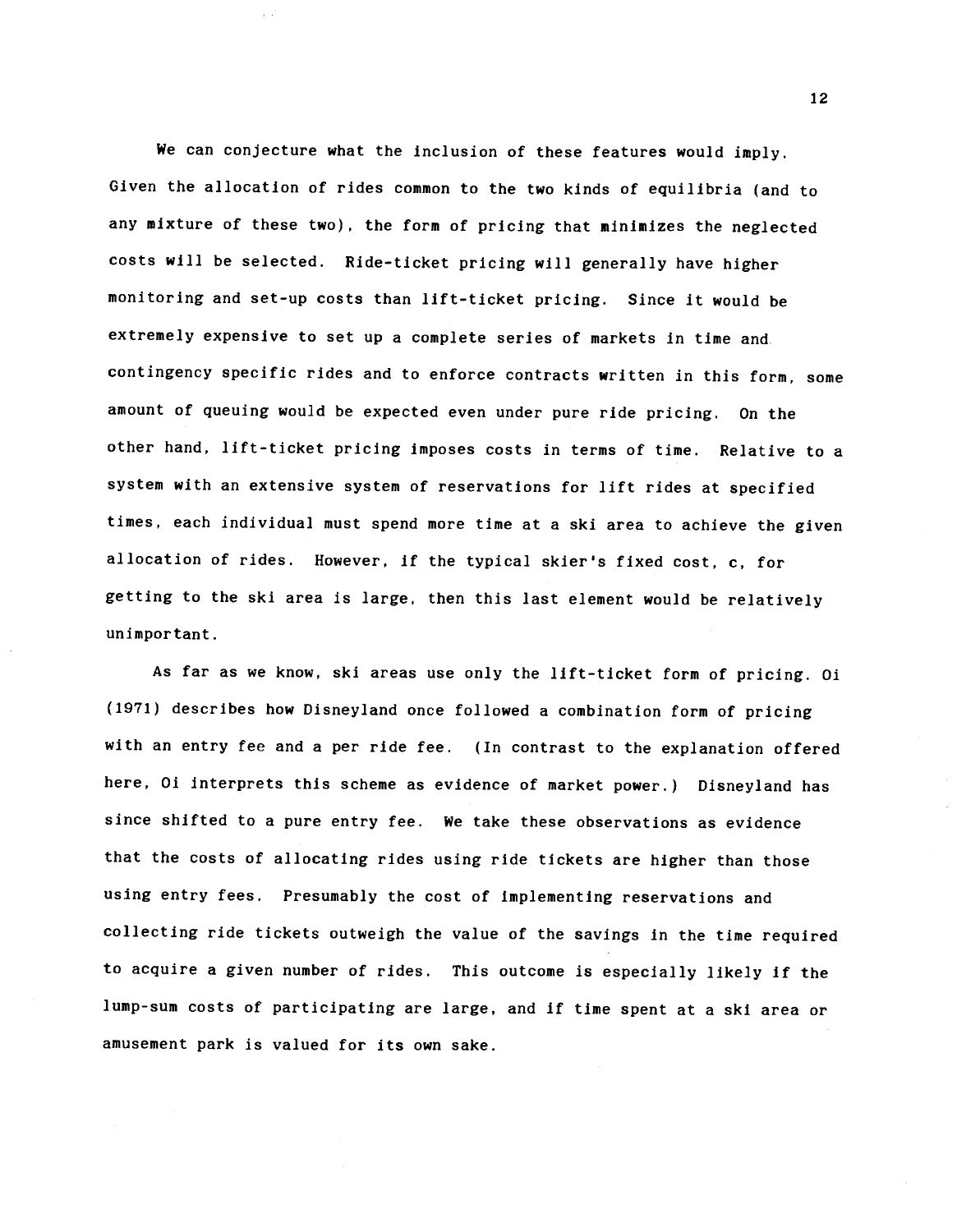#### 2.4 Shifts in Demand

The foregoing arguments demonstrate that there may be little or no deadweight loss associated with the use of lift-ticket pricing, rather than ride-ticket pricing. But the results do not yet explain why ticket prices would be "sticky." Over the course of a season, variations in the shift parameter s—such as those reflecting weekends and vacation periods—cause predictable changes in demand. Lift lines vary markedly, as do prices for accommodations, but lift-ticket prices apparently change relatively little.

As one would expect, equation (9) implies that the effective price per  $\hat{\mathbf{A}}$  and  $\hat{\mathbf{A}}$ ride P varies in the same direction as the level of demand, with the sensitivity depending inversely on the magnitude of the price elasticity of the overall demand for rides (that is, of D( $\hat{P}$ )·N( $\hat{P}$ )). Thus, the effective price per ride is high when the level of demand is high, and vice versa. However, the price  $\pi$  for a lift ticket does not necessarily vary in the same direction as the level of demand. From equation (10), the effective price per ride is  $\hat{P} = \pi/q = \pi n/x$ . Even with  $\pi$  (and x) fixed, the extra crowding associated with the increase in n (which equals N/J) itself generates a higher effective price per ride. The lift-ticket price  $\pi$  increases when  $\hat{P}$  increases only if the associated fall in rides per person,  $x/n = D(\hat{P})$ , is less than equiproportional. Using equation (10), the effect of a change in  $\hat{P}$  on  $\pi$  is

(11) 
$$
d\pi/d\hat{P} = D(\hat{P})(1 + \eta_{n}\hat{p}) \frac{2}{5}0
$$
,

where  $\eta_{\text{D}}$   $\beta$  < 0 is the elasticity of rides demanded per person with respect to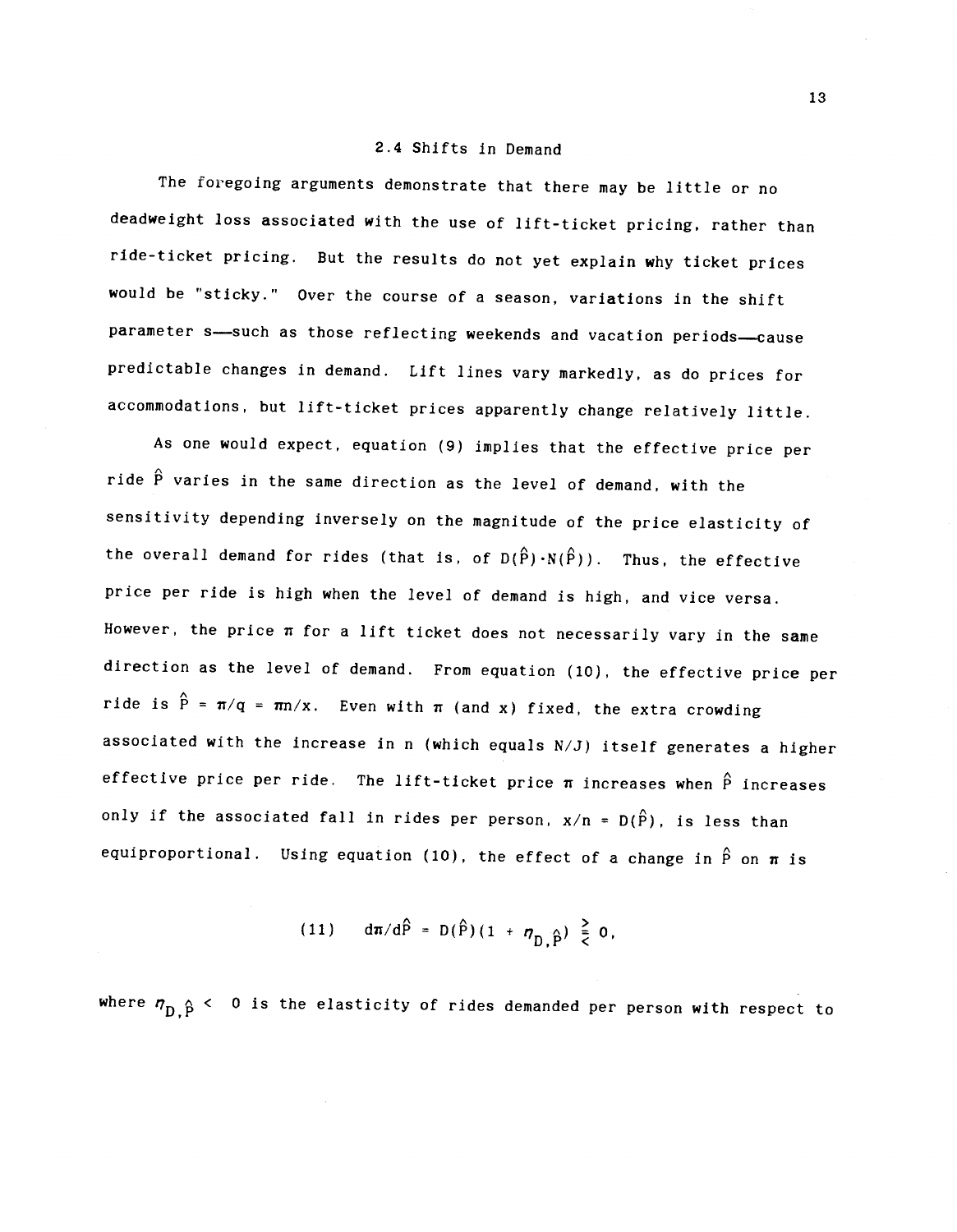the price per ride. If this elasticity is greater than -1 (i.e. less than 1 in absolute value),  $\pi$  rises along with  $\hat{P}$  and, hence, with the level of demand. But if the elasticity is less than -1 (i.e. greater than 1 in absolute value),  $\pi$  falls when  $\hat{P}$  increases. Finally, if the elasticity is close to -1,  $\pi$  shows little sensitivity to fluctuations in demand. In this case competitive forces are consistent with nearly constant lift-ticket prices, even though the times of peak demand exhibit lines that are much longer than those during non-peak times.

This result suggests an additional advantage to lift-ticket pricing. If the elasticity of demand for rides per person is close to -1, it is unnecessary to incur the "menu costs' of changing the stated price at a ski area in response to changes in demand. The effective price per ride changes in nearly the right way if the price of lift tickets is held constant.

The same mechanism may explain why the explicit prices for goods such as airline tickets and restaurants often do not vary betweeen peak and off-peak periods. At busy times the effective amount of service diminishes because planes and restaurants are more crowded. Thus, the price per effective unit of service rises automatically If the explicit price is held fixed. Under such circumstances, the results with fixed explicit prices may roughly replicate the equilibrium with a flexible price per effective unit of service. (This flexible price would rise at peak times.)

Constant lift-ticket prices work exactly only if the elasticity of the demand for rides per person equals -1. But if the menu costs are large enough to play a decisive role in the choice of the pricing format, a two-part pricing scheme can be implemented to avoid price changes even when the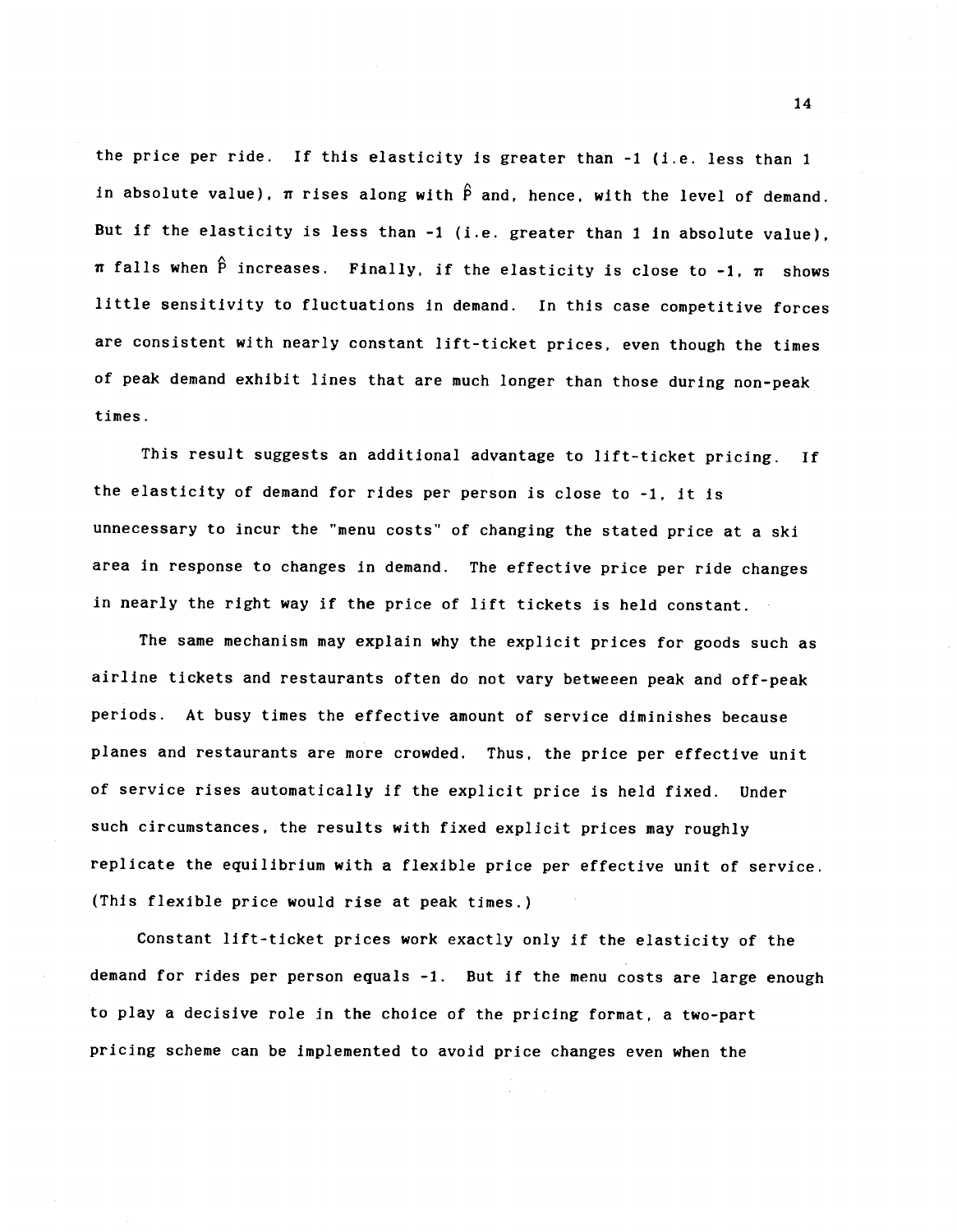elasticity differs from -1. This consideration does not appear to be relevant for ski areas, where per ride charges do not seem to be used, but may be a factor in the choice of such a scheme by some amusement parks.

To see how this would work, consider an amusement park with capacity  $x$ , which charges an entry fee  $\pi$  and a price per ride r. Exactly as was the case for a ski area, if the park is small relative to the industry as a whole, it takes the net utility level for attending the park,  $U[D(\hat{P})] - \hat{P} \cdot D(\hat{P})$ , as given. Hence, the park cannot change the effective price per ride  $\hat{P}$ . However, it does not take as given the number of people attending or the price of the admission ticket. When n people visit the park, the supply of rides per person is  $x/n$  and the effective price per ride is  $r + \pi n/x$ . Since the effective price must equal  $\hat{P}$  and since the number of rides demanded must equal the demand,  $D(\hat{P})$ , <sup>1</sup> the set of possible combinations of r and  $\pi$  is given by the relation,

$$
(12) \quad \hat{P} = r + \pi/D(\hat{P}).
$$

For fixed r, this equation determines how  $\pi$  must vary with the changes in  $\hat{P}$ that are induced by changes in demand. The analogue to equation (10) above is

(13) 
$$
\pi = (\hat{P}-r)D(\hat{P}),
$$

Twote that, since  $\hat{P}$ >r, the demand at the explicit price r, D(r), exceeds the quantity available,  $q=D(\hat{P})$ . Therefore, although the explicit price is now positive, the demanders still queue up for the available rides. These queues typically applied at Disneyland, even when ride tickets were used.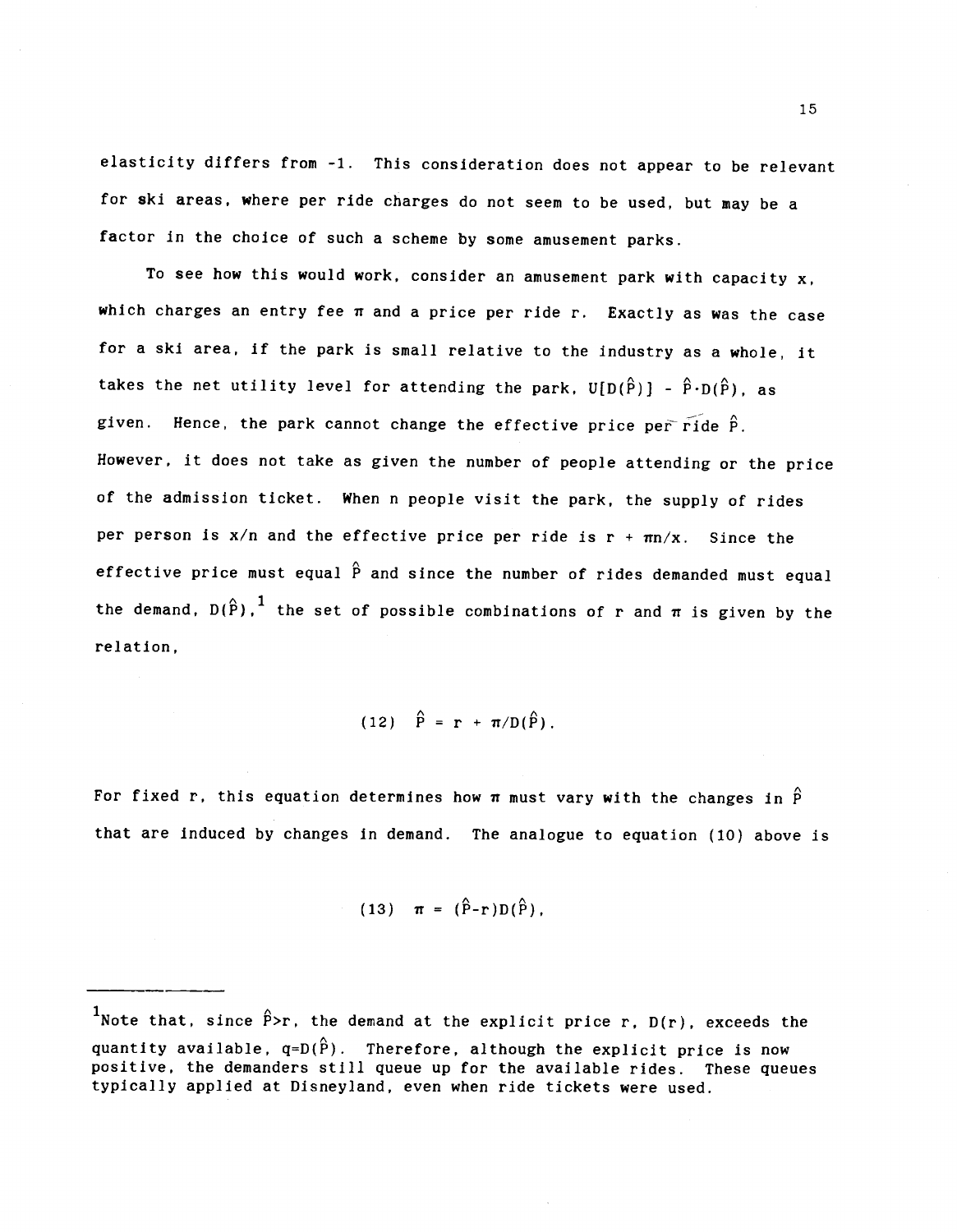and the analogue to equation (11) is

(14) 
$$
\frac{d\pi}{d\hat{P}} = D(\hat{P}) [1 + \frac{\hat{P}-r}{\hat{P}} \eta_{D,\hat{P}}].
$$

Suppose that we consider small fluctuations in demand that induce fluctuations in the effective price  $\hat{P}$  around some level  $\hat{P}_0$ . Let  $\eta_{D,\hat{P}}$  be the elasticity of the demand for rides with respect to the effective price. Then, for a given value of  $\eta_{D,\hat{P}}$ , the price per ride r can be chosen so that  $\hat{P}-r$  A is equal to 1 when evaluated at  $\hat{P}-\hat{P}$  and  $\hat{P}$  when  $\hat{P}$  $\frac{2\pi}{\hat{P}}$   $n_{D,\hat{P}}$  is equal to -1 when evaluated at  $\hat{P} = \hat{P}_{0}$ . Then  $\frac{d\pi}{d\hat{P}}$  will be zero when evaluated at  $\hat{P}_{0}$  and it will be small in a neighborhood of  $\hat{P}_{0}$ . For small fluctuations in demand, an equilibrium with constant prices r and  $\pi$  will be approximately equivalent to the conventional equilibrium with no entry fee and a fluctuating price P per ride.

## 3. Elaborations of the Ski Area Model

In Section 2, ski areas were identical and agents differed only in terms of the fixed cost  $c_{s}(i)$ ; conditional on participation, they too were identical. In this section we Illustrate the extent to which the previous results hold when there are differences in characteristics of ski areas and in individuals' preferences for ski runs. Differences among ski areas lead to results that complement those above about sticky prices. The conditions that

<sup>&</sup>lt;sup>2</sup>The value of r would be negative if  $\eta_{D,\hat{P}}$  were less than 1 in absolute value.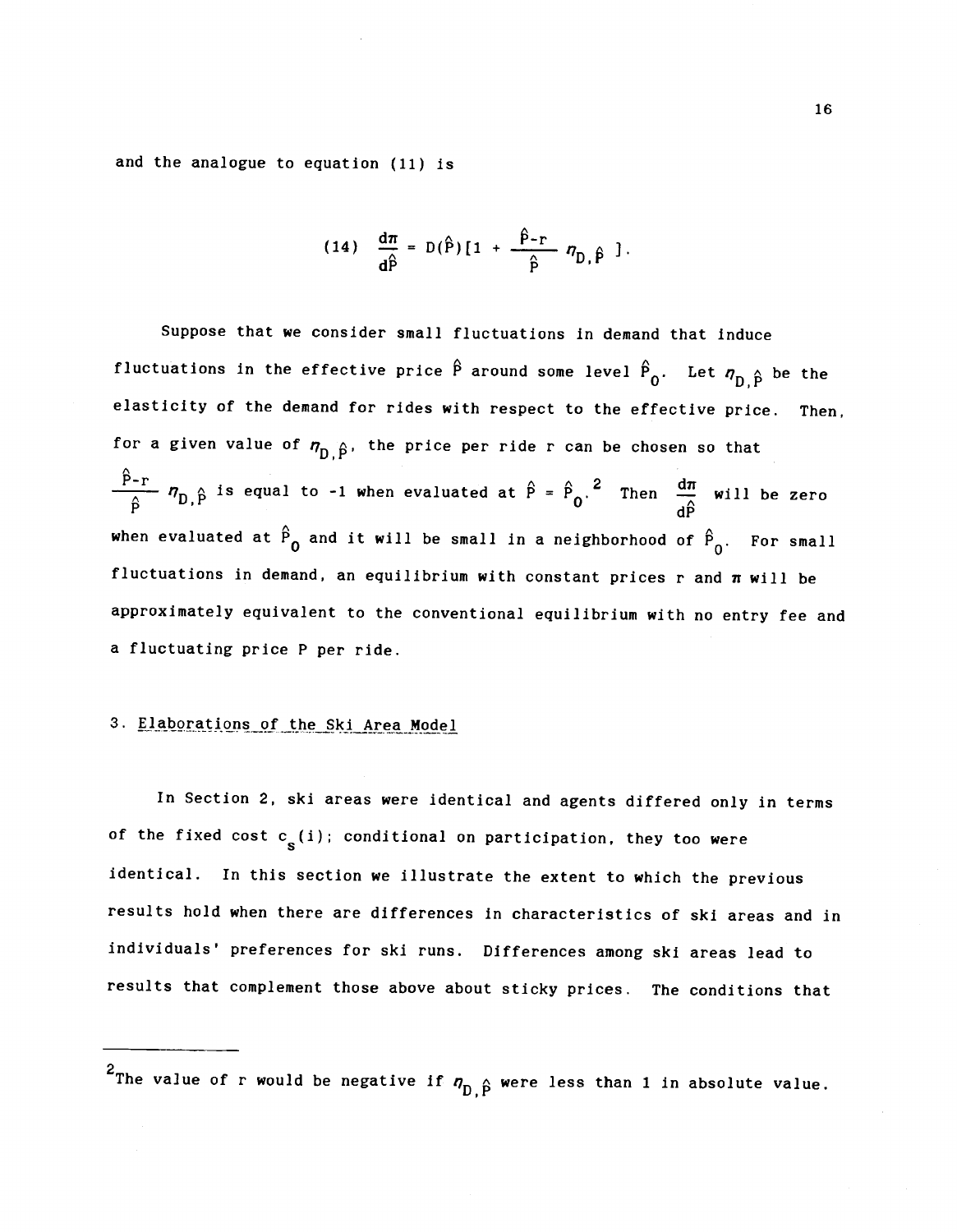cause lift-ticket prices to be invariant with demand also cause these prices to be the same at areas with different characteristics. However, differences in preferences can lead to differences in ticket prices among areas, even if the areas are identical.

## 3.1. Differences Among Ski Areas.

Consider a pool of N identical skiers who have decided to go skiing. These skiers choose among J areas, indexed by j. Let  $b_{j}$  denote the cost for any skier to travel to area j; for example,  $b_i$  could be determined by the distance of the area from a major urban center. Ski areas may also differ in terms of the length or 'quality' of their ski runs. We represent these differences by assuming that area j has the capacity  $x_{j}$ , which is measured in terms of numbers of runs of a specified length (or quality). When modeled in this way, the differences across areas in  $x_{i}$  turn out to add little to the analysis. For a given value of the transportation cost,  $b_j$ , an increase in  $x_j$ leads solely to a one-for-one change in the number of skiers who come to area j. That is, variations in x<sub>j</sub> do not lead to variations across areas in the number of standardized ski runs per skier or in the price per standardized ski run.

As before,  $\pi_j$  is the lift-ticket price and  $q_j = x_j/n_j$  is the number of rides (of standardized length) per person at area j. For an individual to be Indifferent between areas j and k, it must be that

(15) 
$$
U(q_j) - \pi_j - b_j = U(q_k) - \pi_k - b_k
$$
.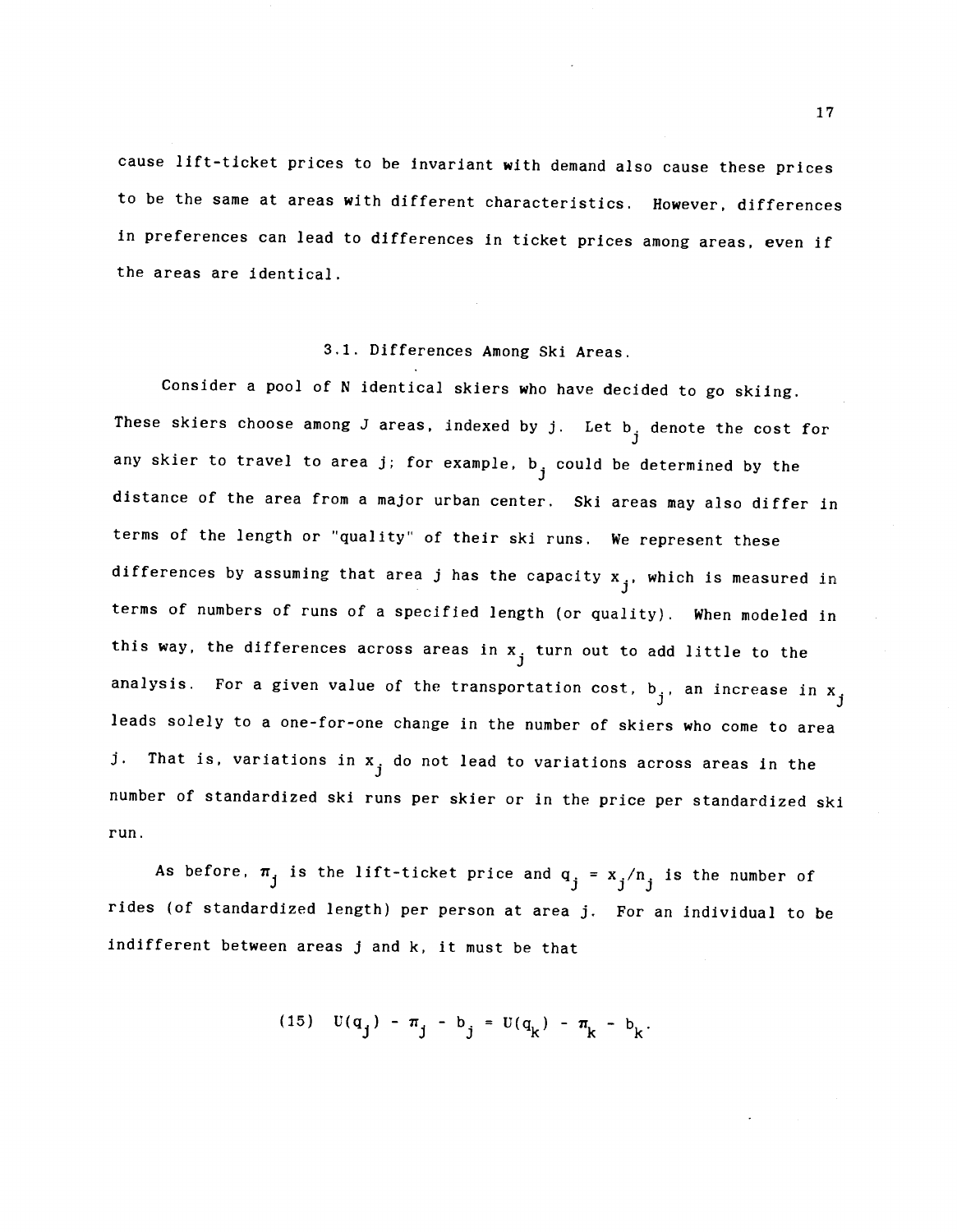For each area, this condition implies that a change in the lift-ticket price causes the number of skiers to adjust so that the net utility from going skiing,  $U(x_j/n_j) - \pi_j$ , remains constant. In contrast to the case considered in Section 2.2, this net utility will not be the same for all areas; it varies one for one with the cost  $b_i$ . But for a given area, it is invariant to the choice of  $\pi_{j}$ . Area j maximizes revenue subject to the constraint that net utility remain constant. Then, by the argument leading to equation (5), the first-order condition for the revenue maximization problem of the firm is

$$
(16) \quad \pi_j = U'(q_j) \cdot q_j.
$$

Inserting this expression into equation (15) gives

(17) 
$$
U(q_j) - U'(q_j) \cdot q_j - b_j = U(q_k) - U'(q_k) \cdot q_k - b_k
$$

Suppose that area j is closer than area k, so that  $b_j < b_k$ . Since U is strictly concave,  $U(q) - U'(q) \cdot q$  is increasing in q, and  $q_j < q_k$ . Thus, closer areas will be more crowded and offer fewer rides per person. Since U' is the inverse demand curve for lift rides, the effective price per ski run,  $\hat{P}_i = U'(q_i)$ , will be higher at the closer area. But whether the lift-ticket price  $\pi_{i}$  is higher or lower depends again on the elasticity of the demand curve for rides per person. If the elasticity equals -1 in a neighborhood of the equilibrium number of ski runs, lift-ticket prices will be identical at all areas.

In spite of the explicit terms of trade used by participants, the equilibrium here is one that equates the supply and demand for ski runs of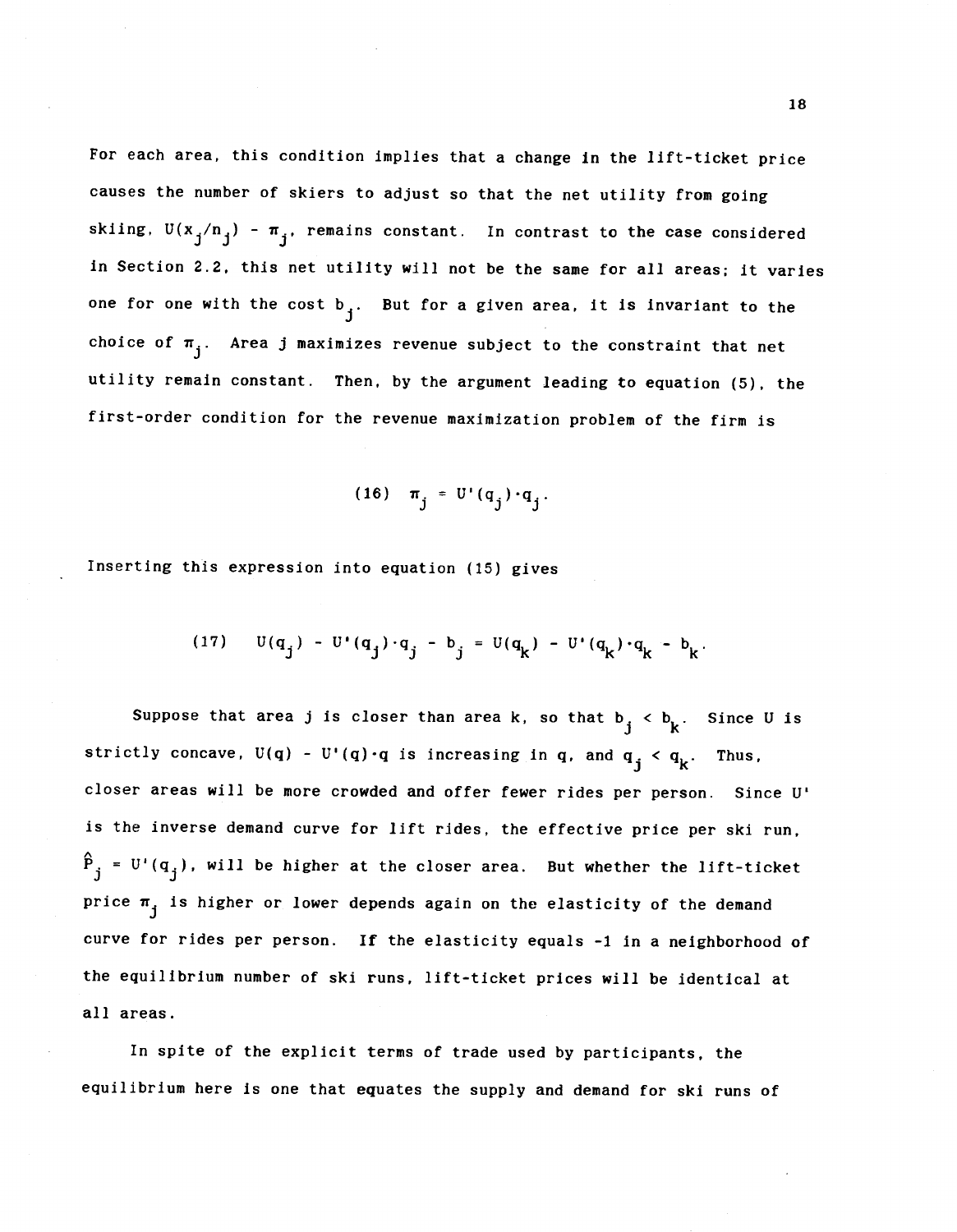standardized length, not the supply and demand for all-day lift tickets. The last result illustrates the importance of this distinction. If one thinks in terms of a demand for lift tickets, one is naturally led to the incorrect conclusion that the ticket price should vary one for one with the cost  $b_j$ . so that  $\pi_i$ +b<sub>i</sub> would be the same for all areas. If this total cost of going skiing were the same at all areas, and the number of ski runs per person  $q_i$ were also the same, individuals would be indifferent between areas; that is, equation (15) would be satisfied.

To see why this cannot be an equilibrium, it is useful to consider the analysis from the viewpoint of a social planner. By the first welfare theorem, a competitive equilibrium with ride tickets is Pareto optimal. Because we assume that total utility is linear in income, we can calculate the unique, Pareto optimal allocation of ski rides by maximizing an unweighted sum over individuals of the utility from skiing minus the cost of going skiing.<sup>3</sup> With N identical skiers and J ski areas indexed on the interval [0,J], the planner must choose the number of skiers  $n_i$  at each area. The problem is then to maximize the integral,

<sup>3</sup>There are two equivalent ways to see why this is so. The first is to note that linearity of utility in other goods effectively converts the Pareto problem into a problem with transferable utility. Therefore, the optimum must maximize total utility. Redistribution takes place by means of transfers of income. Alternatively, note that the function  $U(q)$  measures the area under the demand curve for lift rides. The sum of these functions is the usual measure of aggregate consumer surplus, and quasi-linear utility was chosen precisely because It permits a simple Marshallian analysis of our problem.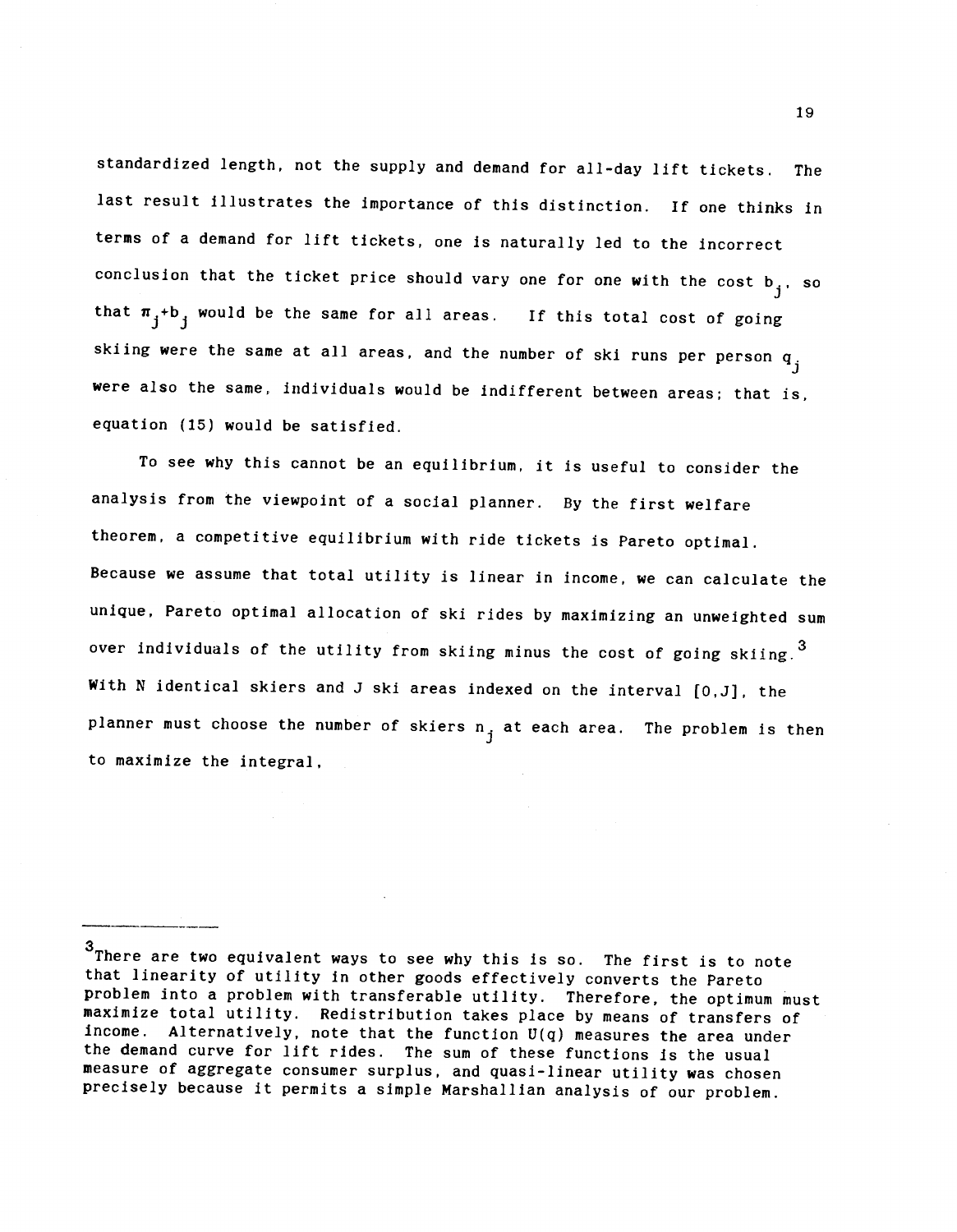$$
\int_0^J [n_j U(x_j/n_j) - n_j b_j] dy,
$$

subject to the constraint

$$
\int_0^J n_j d j = N.
$$

At the suggested allocation where  $q_j = x_j/n_j$  is the same at all areas, individuals get the same utility from skiing at each area. At the margin, the planner could shift skiers from distant areas to closer ones with no loss in satisfaction from skiing, but in so doing would reduce total transportation costs. Thus this cannot be the social optimum. Using the substitution  $q_j = x_j/n_j$ , a quick calculation demonstrates that the first-order condition for this problem is precisely equation (17). To support this optimum, it makes no difference whether areas charge the price per standardized ski run of  $P_j = U'(q_j)$ , or offer  $q_j$  runs at a price  $\pi_j = P_j \cdot q_j$ .

The next section shows that differences in individual preferences cause lift-ticket prices to vary among areas. But to the extent that these differences are small, the present observation permits a kind of cross-sectional check on the explanation proposed above for the stickiness of lift-ticket prices. Many explanations can be offered for price stickiness over time, but it is harder to explain cross-sectional stickiness. If the demand curve for ski runs per person is close to being unit elastic, then there should be less variation in lift-ticket prices than in the number of skiers or the length of lift lines, both in comparisons over time and among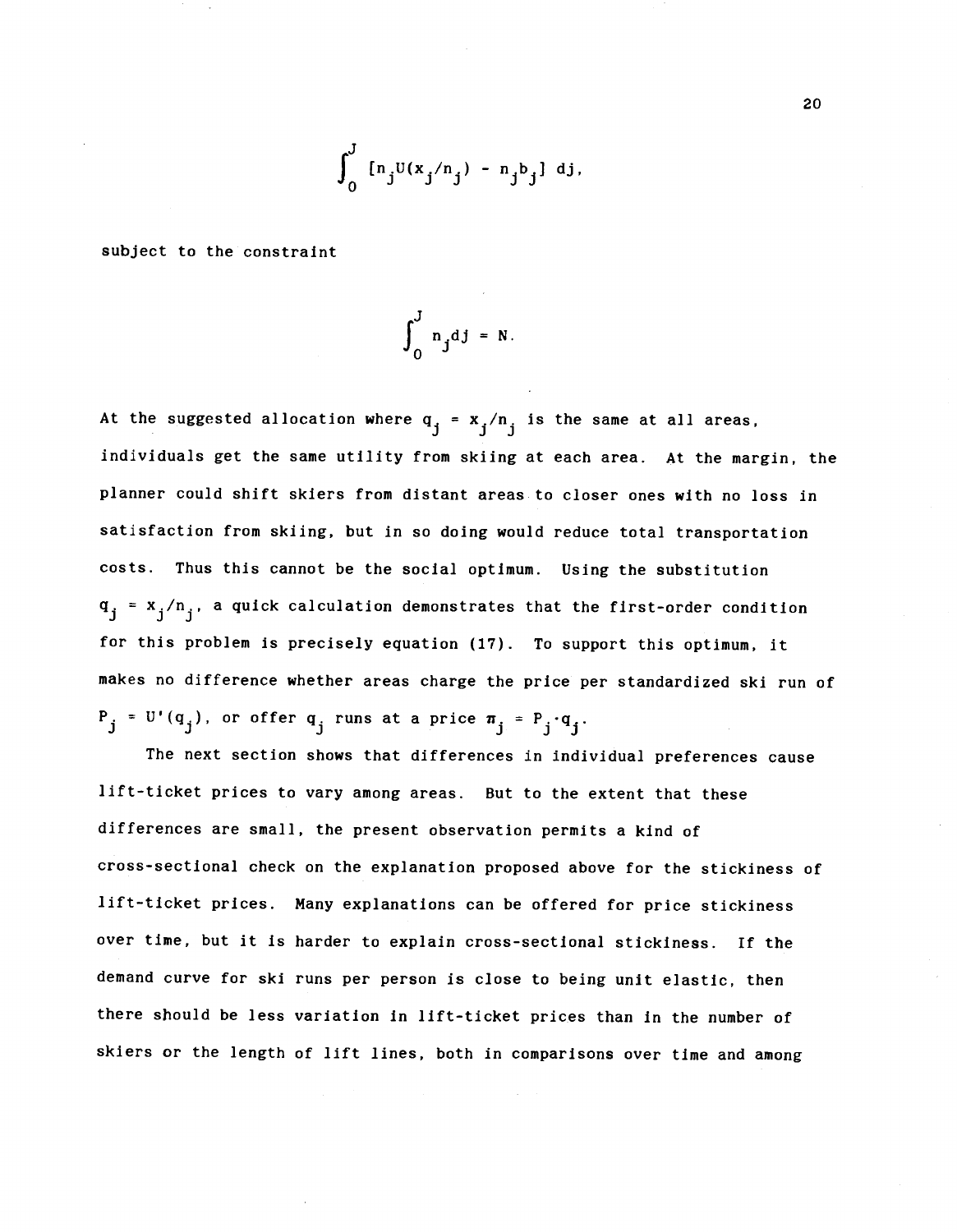areas at a point in time. In both dimensions, it will appear that quantities respond more than prices.

## 3.2. Differences in Preferences

Suppose now that utility as a function of lift rides,  $U_j(q)$ , differs among individuals. At an effective price per ride  $\hat{P}$ , the demand for rides per person,  $D_i(\hat{P})$ , also differs. All of the previous equilibria deliver the same number of rides to all skiers at a given area by means of a queuing mechanism. Since this mechanism does not discriminate among people with different preferences, it cannot allocate different numbers of rides per day,  $D_3(\hat{P})$ , to them. To achieve an allocation that does discriminate, different areas (or different classes of tickets at a single area) will have to cater to different types of individuals.

Consider again the case where ski areas are identical. For simplicity we deal with only two types of consumers: there are  $N_{1}$  agents with preferences  $U_1(q) = u(q)$ , and  $N_2$  agents with preferences  $U_2(q) = \sigma u(q)$ , where  $\sigma > 1$ . Thus, type 2 individuals are more avid skiers. Think again of a social planner, who Is free to allocate skiers among areas. Assume that type one skiers are allocated to areas in the interval  $[0,J_1]$ , and type 2 skiers to the interval  $[J_1,J]$ . Simple arguments show that the number of skiers should be the same for all areas In a given interval. Since the total capacity of areas serving type 1 skiers is  $J_1x$ , and that serving type 2 skiers is  $[J-J_1]x$ , the planning problem reduces to choosing  $J_1$  to maximize the sum

(18) 
$$
N_1U_1(J_1x/N_1) + N_2U_2[(J-J_1)x/N_2] = N_1u(J_1x/N_1) + N_2\sigma u[(J-J_1)x/N_2].
$$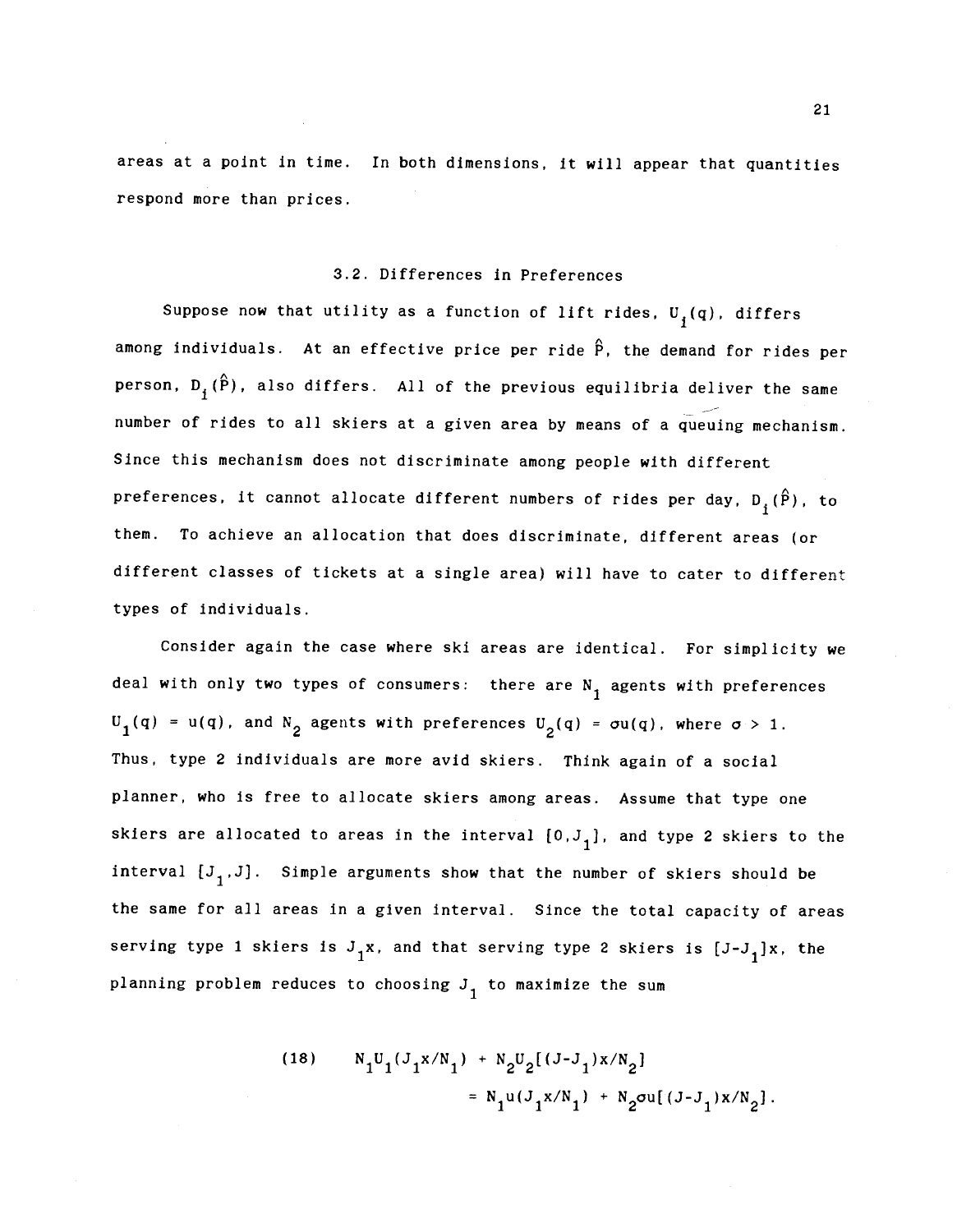As one would expect from an analysis of the demand for rides, the first-order condition for this problem implies that the marginal utility of a ride is the same at each area,  $U_1^{\dagger}(q_1) = U_2^{\dagger}(q_2)$ .

As in the analysis of Section 2, competition among areas using lift-ticket pricing will lead to lift-ticket prices  $\pi_1 = U_1^{\dagger}(q_1) \cdot q_1^{\dagger}$ , and  $\pi_2 = U_2(q_2) \cdot q_2$ . In general, these prices need not be the same. In the case where  $u(q) = \ln(q)$ , so that the demand curve for each type of individual is unit elastic, we have  $q_2 = q_1$  and  $\pi_2 = \sigma \pi_1$ . In this case, the areas catering to type two skiers charge a higher lift-ticket price and offer more rides per person. In general, the areas with high ticket prices are less crowded and attract more avid skiers (that is, people who are willing to pay more per ski run).

Each ski area still meets the effective price per ride,  $\hat{P} = U_1'(q_1) = U_2'(q_2)$ , just as if it charged this price directly. Moreover, each area faces a given capacity constraint x. Since  $x/n_j$ , the number of rides per person, times  $\hat{P}$ , the effective price per ride, must equal the ticket price  $\pi$ , the number of customers who show up as a function of the ticket price is

$$
(19) \quad n_j = x\hat{P}/\pi_j.
$$

Therefore, over the range of values for  $\pi$ , that are observed in equilibrium, each area faces a demand in terms of numbers of skiers,  $n_{1}$ , that has an elasticity of precisely -1 with respect to the lift-ticket price  $\pi_{i}$ . Correspondingly, the area's revenue,  $\pi_{j}n_{j} = \hat{P}x$ , is invariant with respect to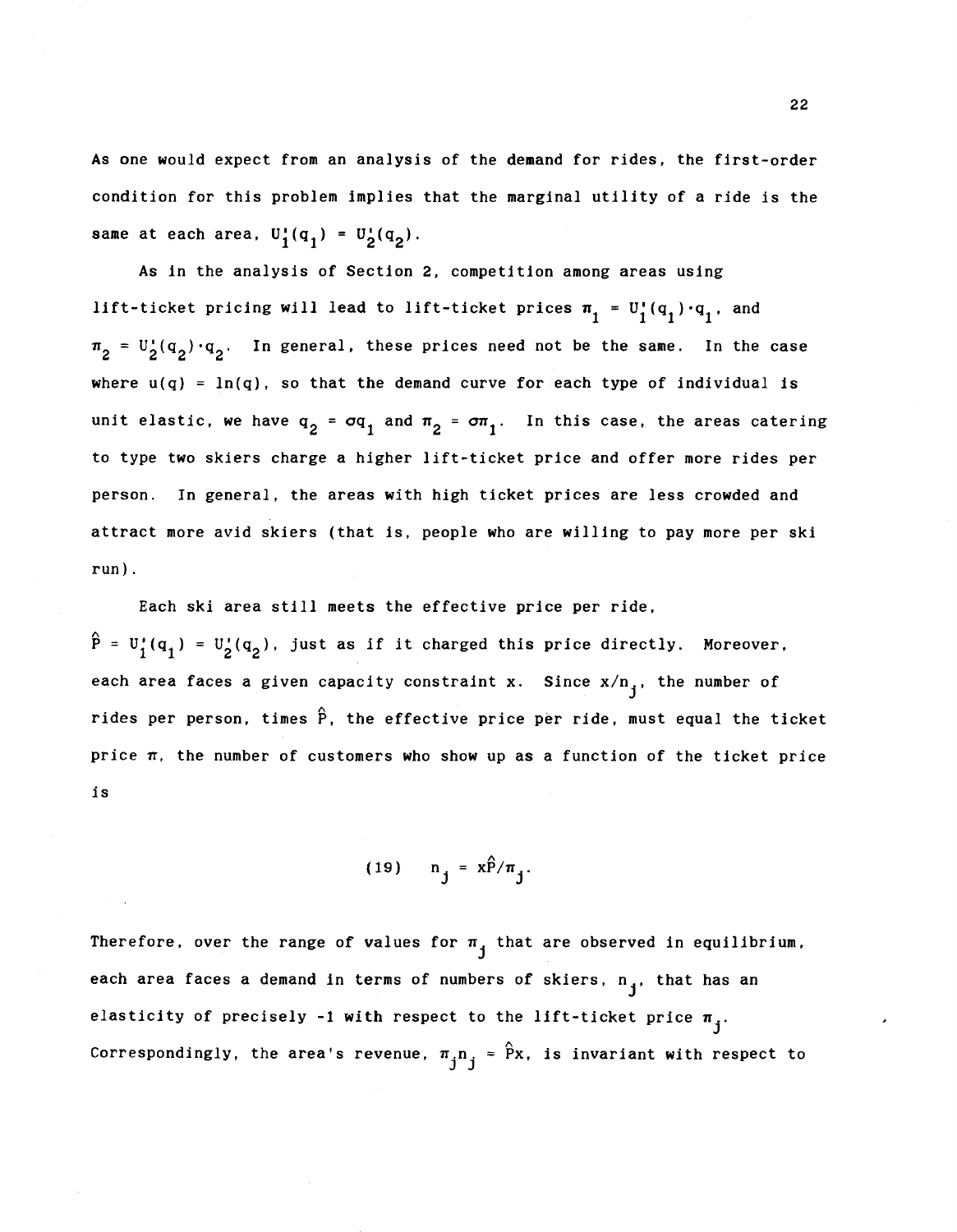the choice of the ticket price  $\pi$ <sub>i</sub> from the set of ticket prices that are observed in equilbrium. The areas are indifferent between charging a high price and catering with short lines to the skiers who demand lots of rides per person, or charging a low price and servicing with long lines those who demand ew rides.

This equiproportional change in the number of skiers in response to a change In the lift-ticket price does not depend on the elasticity of the aggregate demand curve for lift rides. It obtains whenever a range of lift-ticket prices  $\pi_i$  is observed in equilibrium. As an area changes its lift-ticket price, It also changes the entire class of skiers that choose to patronize it.

Except for the restriction to a finite number of individual types, and hence a finite number of observed prices  $\pi_i$ , the lift-ticket equilibrium in the presence of different tastes resembles the equilibrium with differentiated products and hedonic prices as described In Rosen (1974). Each type of ski area offers a different type of skiing experience, indexed by  $q_i$ , the number of ski runs available per skier. With identical competitive producers, profit is invariant to the type of good offered, and the price function  $\pi(q)$  traces out the structure of the demand side of the market. In Rosen's model, producers with no market power choose the type of good offered and the price charged from the locus described by  $\pi(q)$ . Here, the departure from the appearance of price-taking behavior Is even sharper. Firms simply choose a price  $\pi$ ; quality adjusts endogenously. It is interesting to note that, until recently, the Metro in Paris used a similar scheme to sort people by taste. Purchasers of first-class tickets rode in separate cars, which were not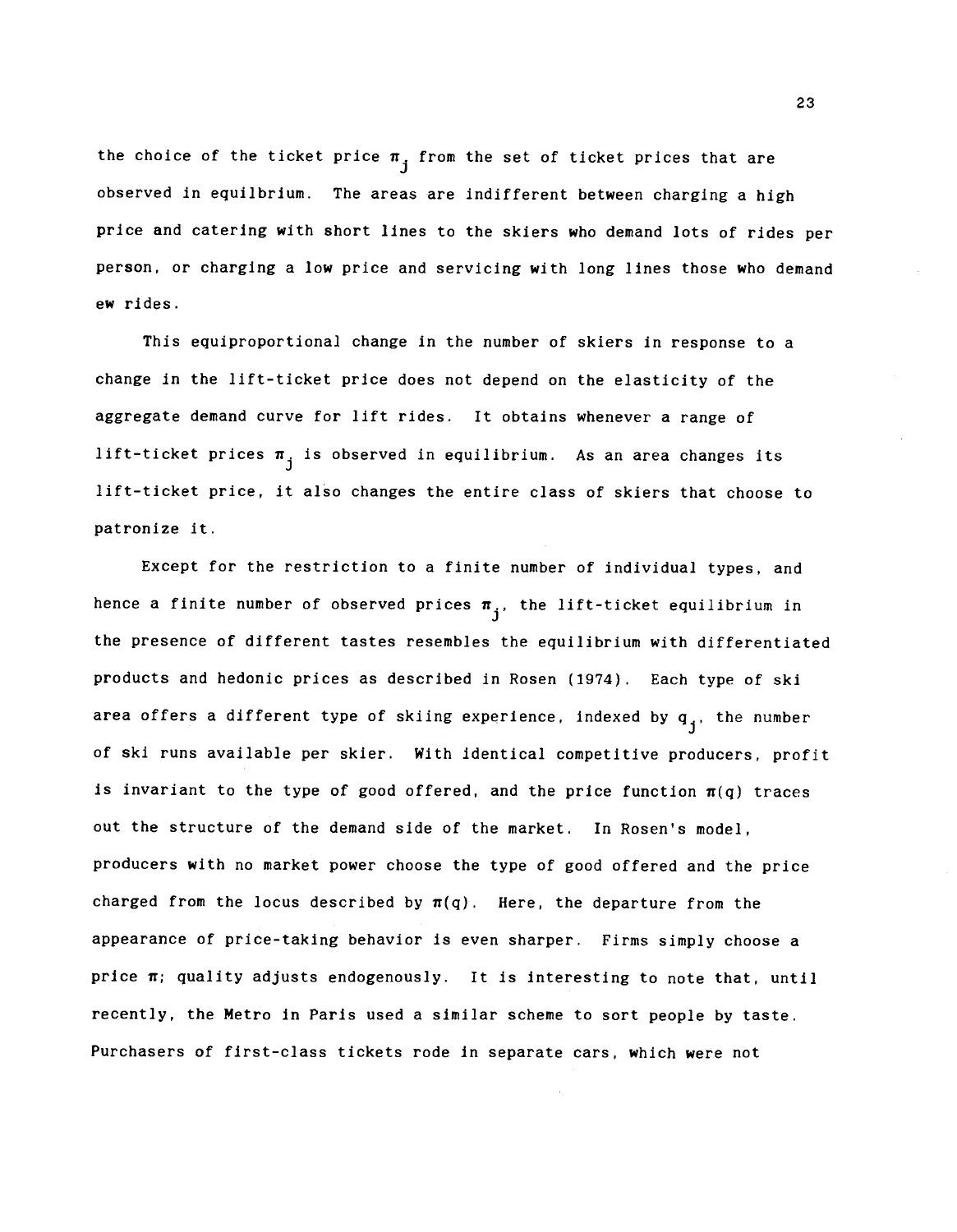physically different from second-class cars, except that the first-class cars were less crowded (in equilibrium).  $\frac{4}{1}$  Roughly speaking, individuals with a stronger preference for ski rides or with a greater distaste for congestion are willing to pay more for the opportunity to pay more.

## 4. Application to the Labor Market

In this section we apply the paradigm of ski-lift pricing to the labor market. In this context a fully flexible wage rate corresponds to a flexible price per lift ride. The case of a lift ticket relates to alternative methods of labor compensation, such as profit-sharing schemes. From the standpoint of an individual worker, the firm's total profit looks like a ski operator's total capacity. In particular, the amount that each person gets (share of profits or number of lift rides) varies inversely with the number of other people who show up. (Profit per worker falls with more workers as long as the average product of labor exceeds the marginal product.) But, as in the ski example, competition among firms causes the parameters of the profit-sharing rule to adjust so as to reproduce the outcomes that would emerge under flexible wages. Further, at least as an approximation, it is satisfactory to have fixed wages and fixed parameters for the sharing formula. Thus—even in the absence of any long-term contracts—these kinds of rigidities need not imply any inefficiencies.

 $^{\boldsymbol{4}}$ We are told that the abolition of this vestige of the class system was one of the promises made In the presidential campaign of Francois Mitterand. After his election, a compromise was reached whereby this system was not allowed to operate during the morning and evening periods of peak demand (where it presumably would be most useful), but remained in effect during the middle of the day.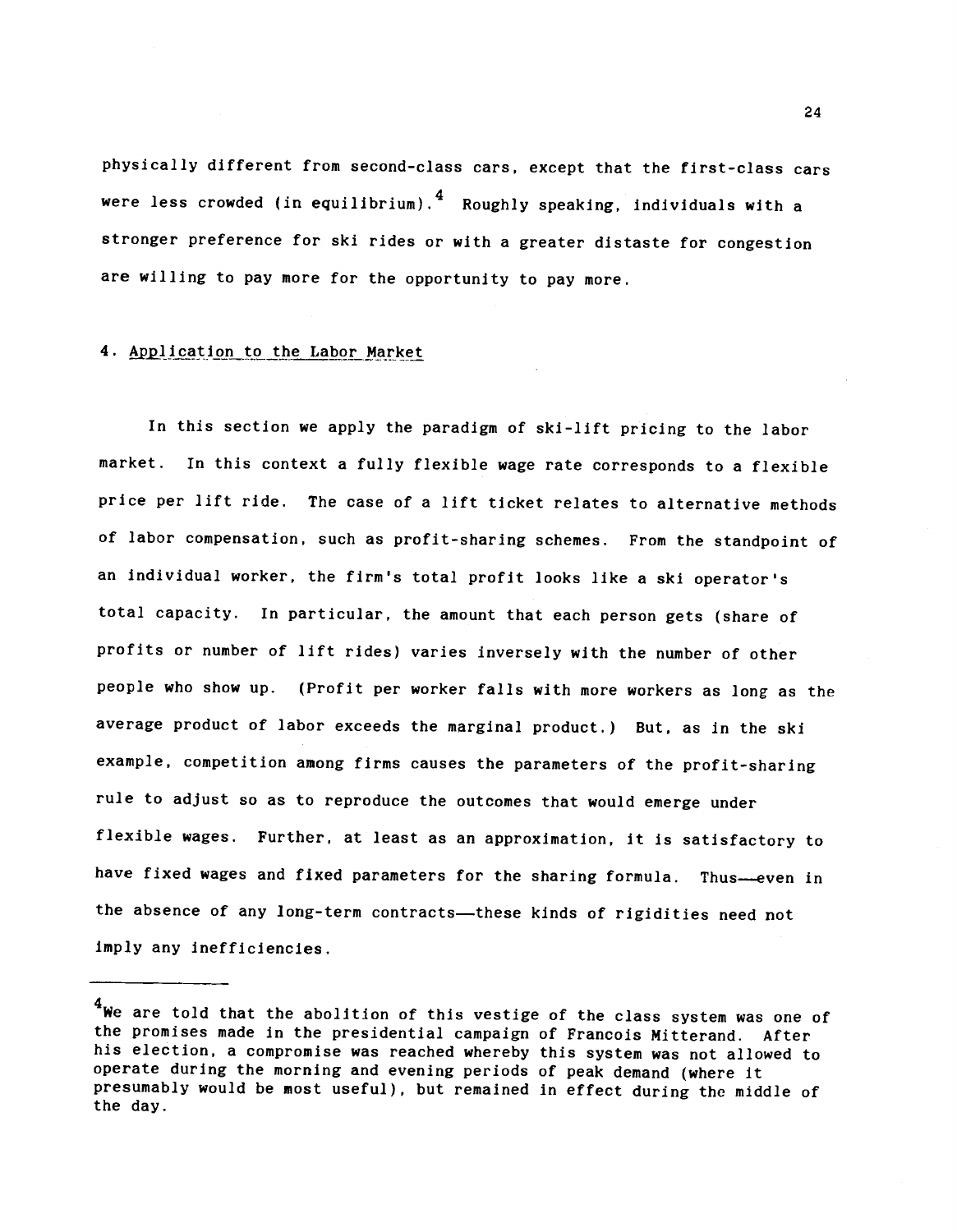Suppose that each of J identical, competitive firms has the production function,

$$
(20) \quad Y = A \cdot F(n),
$$

where Y is output, A is a technological shift parameter, and n is the number of workers. We assume that each worker works a fixed number of hours per day. Given the real wage rate w, profit maximization for each firm entails

$$
(21) \quad F'(n) = w/A.
$$

Equation (21) determines each firm's labor demand. Aggregate labor demand is the multiple J of the demand per firm.

The economy has a population of M potential workers. Those who work consume the quantity  $q = w+R$ , where R is non-wage (profit) income. Those who do not work consume the amount  $q = R$ . Utility for person i is given by  $U[q(i)] - c(i)$ , where  $c(i)$  is the reservation wage. As before, we think of the index i as running over the continuum,  $[0,M]$ , with  $c(i)$  increasing in i. Assuming that w and R are the same for all persons, individual i works if  $U(w+r)$  -  $U(R)$  exceeds  $C(i)$ . Hence, aggregate labor supply can be written as

(22)  $N = c^{-1}[U(w+r) - U(R)].$ 

For a given distribution of reservations wages and a given value of R, the slope of the labor-supply function is  $(c^{-1})' > 0$ .

The equation of aggregate labor suply to aggregate labor demand determines the market-clearing values of the wage rate, w\*, and employment, N\* (which we assume to be less than the potential population M). Then each firm's employment is  $n^* = N^*/J$ . We assume that variations in wages rates and employment reflect shifts in the technological parameter A, and we make assumptions on preferences which guarantee that an increase in A causes an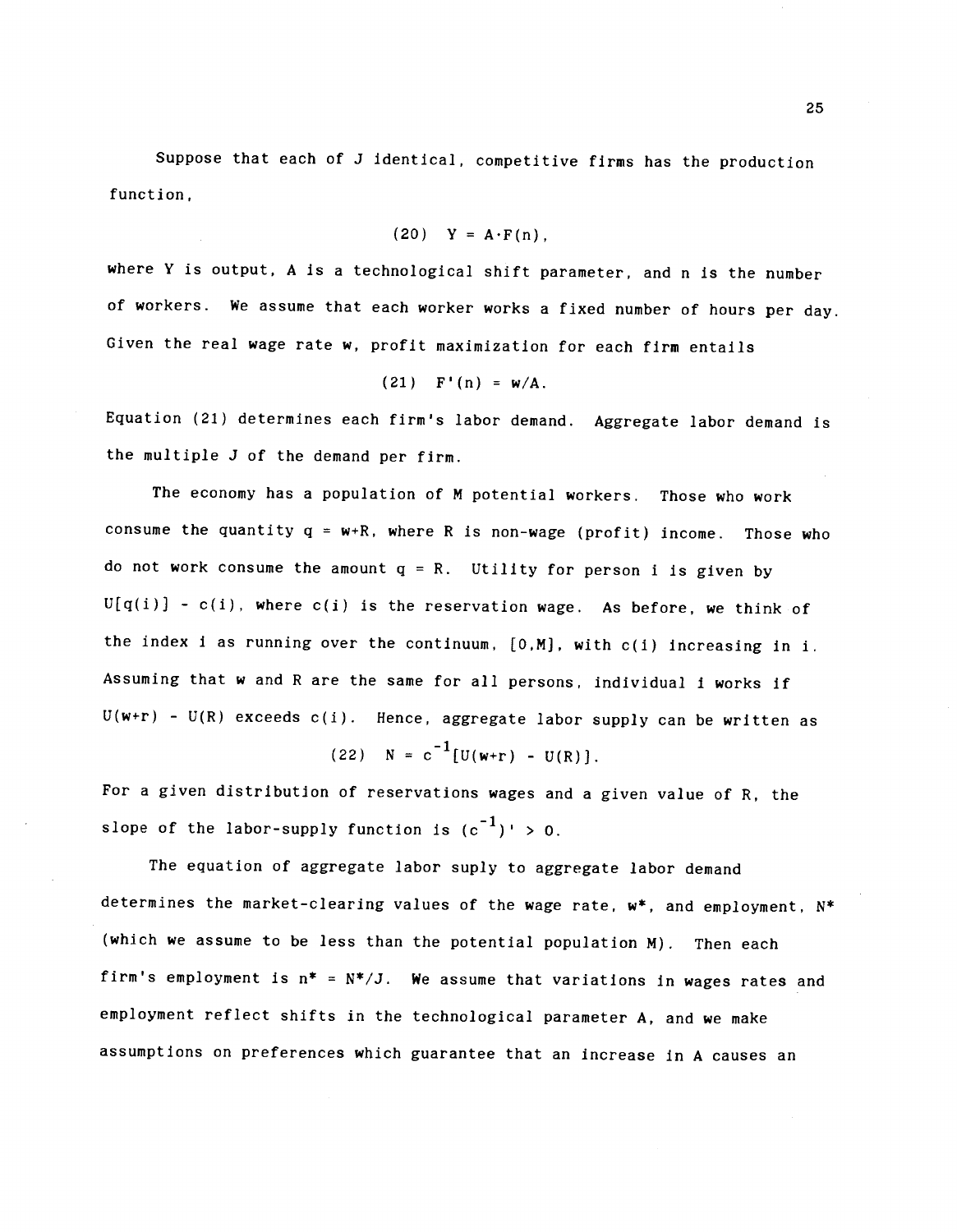increase In employment. Equations (21) and (22) imply that an increase in A leads to an increase in  $w^*$ . If the production function F is strictly concave, profits will also increase, which we assume raises the value of R for each potential worker. In equation (22), an Increase in w, with R held constant, causes N to increase by the usual substitution effect. An increase in R causes N to fall by the positive income effect on the demand for leisure. We assume that the substitution effect from a higher w is dominant, which is especially likely if the technological disturbance is temporary. If we define  $\eta_{\mathbf{y},\mathbf{y}}$  to be the elasticity of x with respect to y, it follows that

$$
\eta_{n^*,A}
$$
 > 0 and 0  $\langle \eta_{w^*,A} \rangle$  1.<sup>5</sup>

For concreteness we focus on technological shocks, but we could equally well have assumed other types of exogenous shocks. We have also assumed implicitly that the market for goods is competitive, but this assumption is also not crucial. We could have used instead the kind of monopolistically competitive market structure assumed by Weitzman (1985). All that matters for our analysis is that workers and firms lack market power in the labor market, and that employment and the marginal product of workers move together.

As In the ski-lift example, the competitive equilibrium in the labor market can be supported by pricing mechanisms other than the obvious one of freely flexible wage rates per worker. For example, assume that the wage rate is fixed at some value  $w' < w^*$ . The wage w' parallels the explicit price per ride, r, in the ski-lift case. Therefore,  $w' = 0$  corresponds to pure lift-ticket pricing, where  $r = 0$ .

 $^{5}$ From equation (21),  $\eta_{\rm n*,A}^{\rm n}$  > 0 implies  $\eta_{\rm w*,A}^{\rm n}$  < 0, which implies  $\eta_{\rm w*,A}^{\rm n}$  < 1.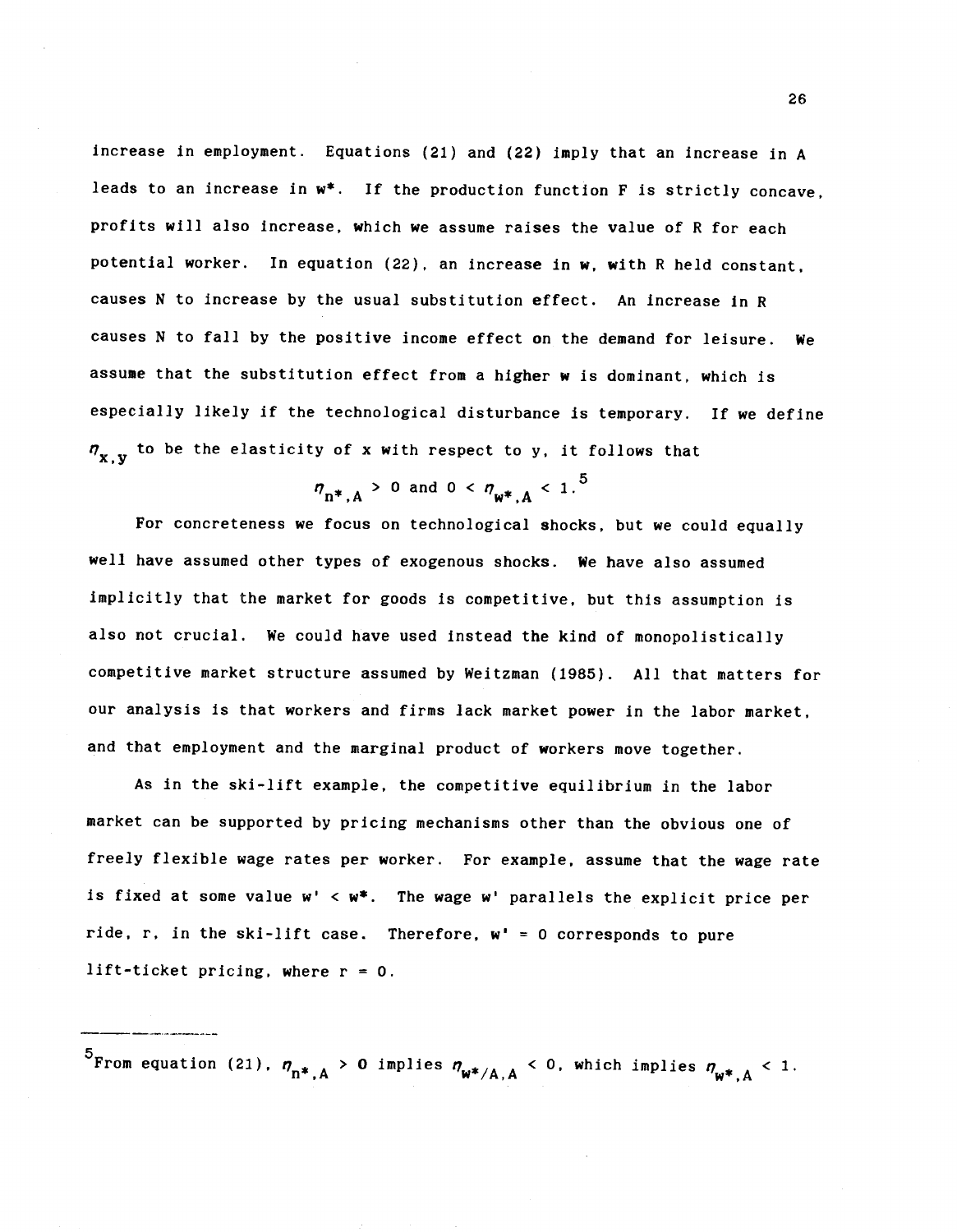Assume now that a worker's total compensation consists of the wage w' plus a bonus B. We want to consider specifications of B that allow the labor market to reproduce the competitive outcomes, despite the rigidity of explicit wages. Let  ${\rm A}^{}_0$  denote the value of A at an initial position for the economy. For total compensation under the two schemes to be the same initially, we require first that

(23) 
$$
w' + B(A_0) = w^*(A_0)
$$
.

In order for the compensation under the two schemes to vary in the same way with small departures of A from  $A_0$ , it is also necessary that

$$
(24) \t \eta_{W'+B,A} = \eta_{W^*,A'}
$$

where these elasticities are evaluated at  $A = A_0$ . If equation (24) holds at the initial position, then the total compensation,  $w' + B$ , reacts in the same way as  $w^*$  to changes in A. Using equation (23) and the fixity of  $w'$ , equation (24) implies that

(25) 
$$
\eta_{B,A} = \frac{[w^+ + B(A_0)]}{B(A_0)} (\eta_{w^*,A}).
$$

Hence, if  $0 < w' < w^*$ , the bonus B must be proportionately more sensitive than w\* to changes in A. Therefore, the results suggest tying the bonus to something that is correlated with but more volatile than  $w^*$ .

One candidate for this tie, proposed by Weitzman (1985), is the firm's profit. In this case the bonus per worker could be determined from the linear profit-sharing formula,

$$
(26) \quad B = (\alpha/n) [A \cdot F(n) - n w' + \beta],
$$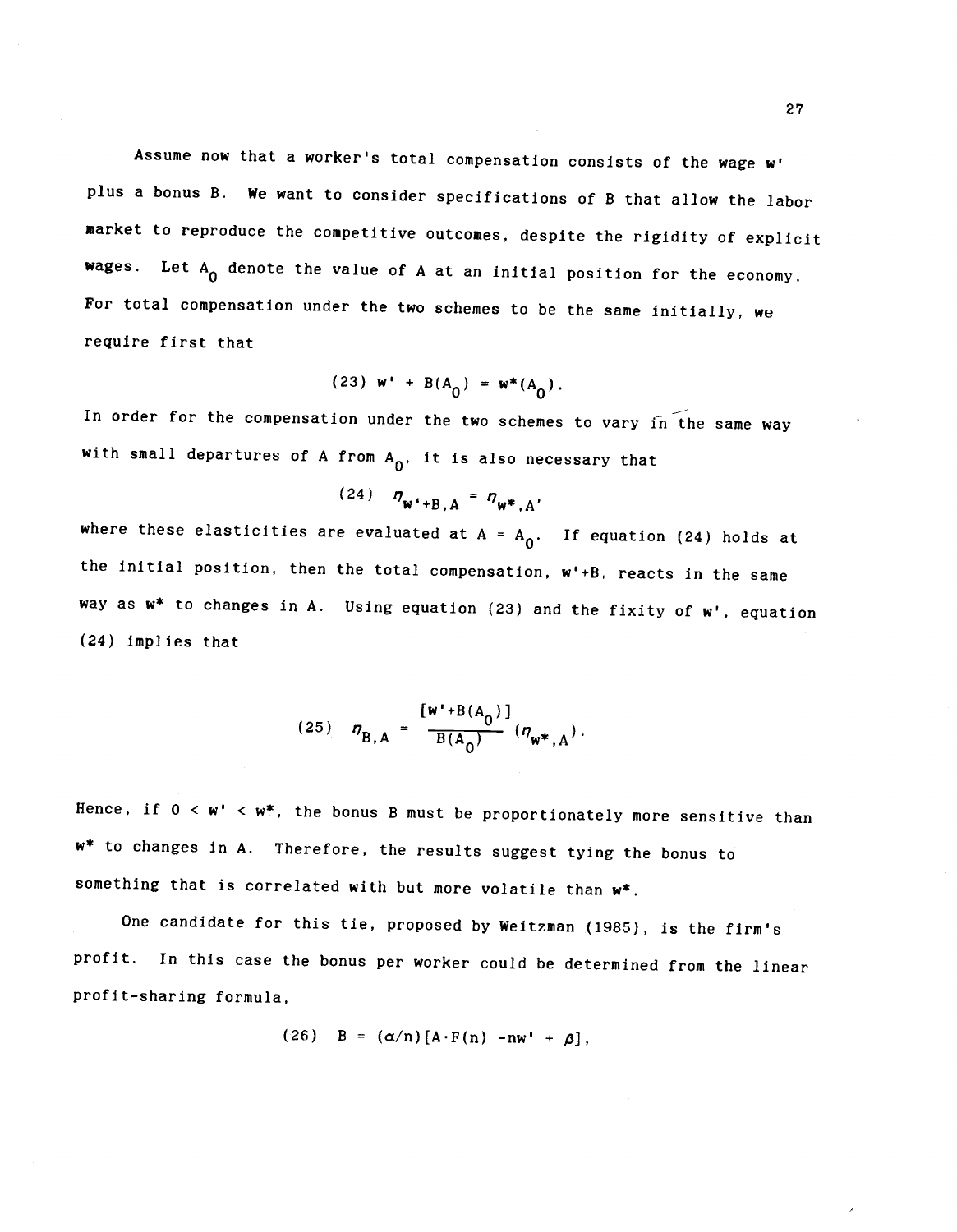where  $\alpha$  and  $\beta$  are parameters. If  $\alpha$  and/or  $\beta$  were flexible, then—as in the ski-lift example—competition would ensure the adjustments necessary to support the employment level  $n^*$  at each firm. If  $\alpha$  and  $\beta$  are restricted to be constants (that is, invariant with respect to A), then the necessary values of these parameters follow from equations (23) and (25). In particular, for a given value of w', we can show that  $0 < \alpha < 1$  and  $\beta \frac{5}{5}$  0.<sup>6</sup> Further, given the other parameters of the problem, it is possible to choose a value of  $w' < w^*$ such that  $\beta$  = 0, in which case the profit-sharing rule takes the simple form described by Weitzman.<sup>7</sup> In any event, if  $\alpha$  and  $\beta$  are such that equations (23) and (25) are satisfied, then—at least locally—the fluctuations in total compensation correspond to the fluctuations in  $w^*$ , and thereby support the variations in n\* that would have resulted with flexible wages.

In this solution workers face the explicit wage  $w' < w^*$  (w' = 0 is possible), but also get a share of the profits. In deciding whether to work, each person looks only at his own total compensation and neglects the fact

 $<sup>6</sup>$ The result for  $\alpha$  is</sup>

$$
\alpha = \frac{[w^* \eta_{w^*, A} + (w^* - w^*) \eta_{n^*, A}]}{[A \cdot F(n) / n + (w^* - w^*) \eta_{n^*, A}]},
$$

where  $\alpha$  < 1 follows because  $A \cdot F(n)/n > w^*$  and  $n_{w^*,A} < 1$ . The result for  $\beta$  is

$$
\beta/n = \frac{(w^* - w^*)AF(n)/n - (w^* - w^*)[AF(n)/n - w^*]\eta_{w^*,A} - w^*[AF(n)/n - w^*]\eta_{w^*,A}}{w^*\eta_{w^*,A} + (w^* - w^*)\eta_{n^*,A}} \geq 0
$$

 $(\beta \le 0$  applies if  $w^* = w'$ .) All expressions above are evaluated at some initial position, denoted before by the superscript 0.

 $7$  However, the necessary value of  $w'$  could be negative. See the formula for  $\beta$ /n in n.6 above.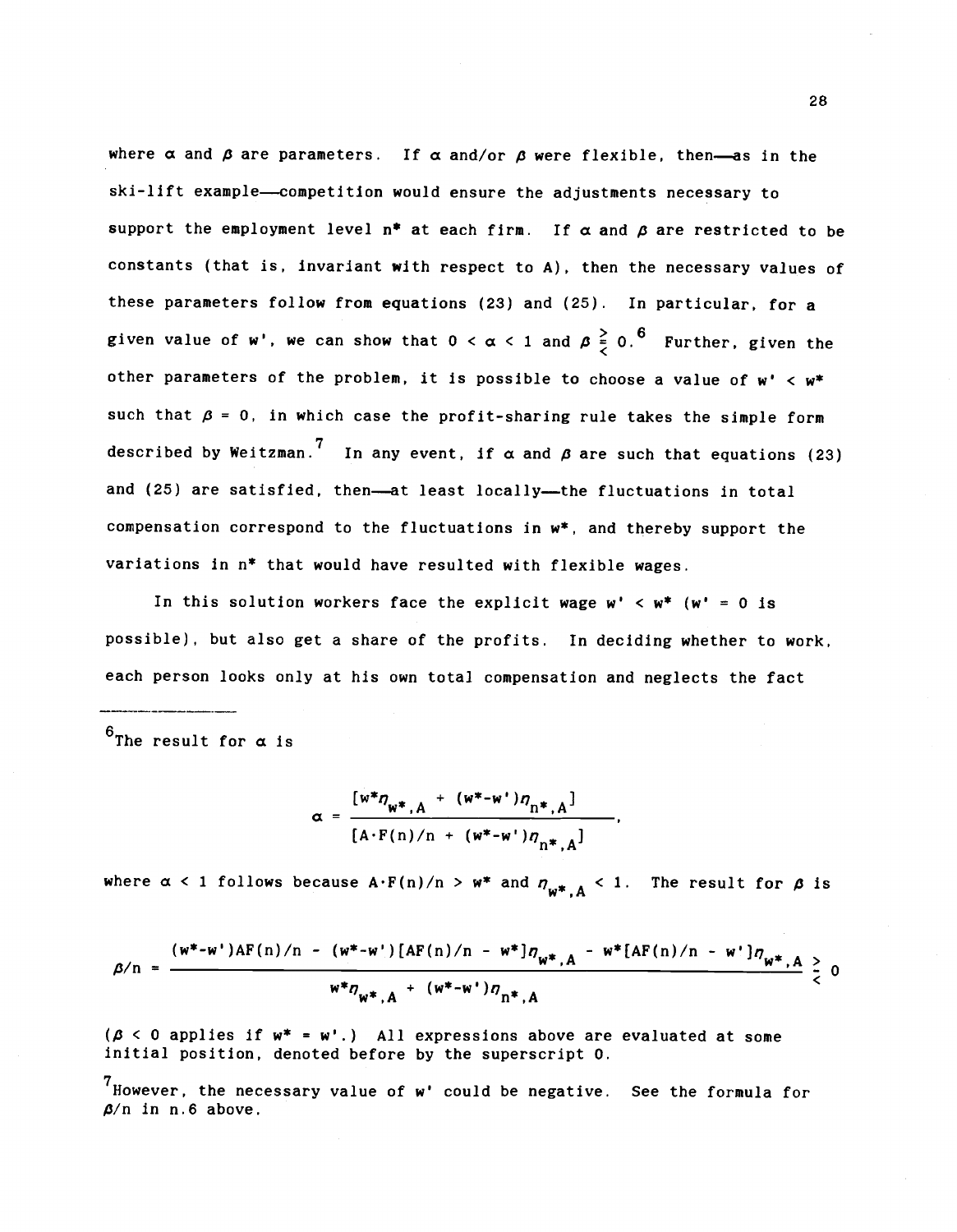that his participation reduces the profit distributed to the other workers (which occurs if the marginal product of labor is below the average product). This interaction parallels the negative effect of an additional skier's participation on the rides available for others. Nevertheless, as in our previous example for skiing, the appropriate profit-sharing scheme reproduces the results for employment and total compensation per worker that would arise under flexible wages. (This result is exact if  $\alpha$  and/or  $\beta$  are flexible and determined by the competitive interaction of firms. If  $\alpha$  and  $\beta$  are fixed, but at the appropriate values, then the result holds locally.)

It also follows that firms would eagerly hire more workers than are available at the going wage  $w'$  (<  $w^*$ ) and the prescribed terms for sharing profits. (This result parallels the eagerness of skiers to queue up for lift rides.) But more workers than  $n^*$  do not present themselves because the total compensation,  $w' + B$ , would then fall below the value  $w^*$ , which is the reservation wage of the marginal worker (when total employment is  $N^* = Jn^*$ ). As with flexible wages, employment is determined so that labor's marginal product equals the competitive wage  $w^*$ . In other words, profits are maximized subject to the constraint that firms pay each worker a total compensation that equals the marginal worker's reservation wage. Thus, the outcomes are Pareto optimal despite sticky wages and the apparent common-property problem associated with the sharing of profits. Even though the marginal cost to the firm of an additional worker is less under the profit-sharing arrangement, the equilibrium level of employment is the same as that with flexible wages. Correspondingly, the firms in each regime face the appropriate shadow price of labor (w\*), and thereby make correct decisions with respect to investment in capital, entry and exit, etc.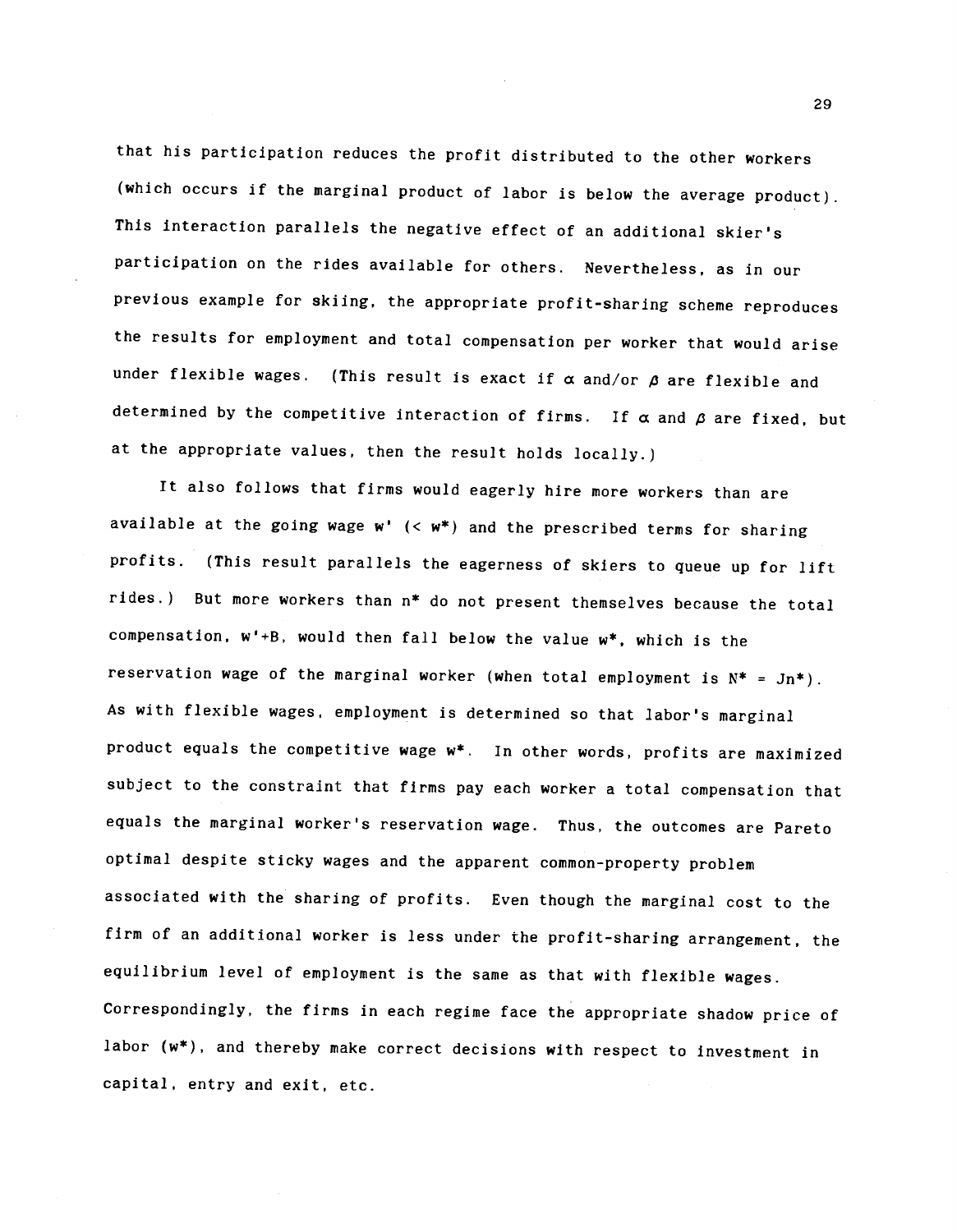A profit-sharing scheme will not work if disturbances sometimes cause employment and wages to move in opposite directions. For example, this pattern would emerge from shifts to workers' reservation wages. Even barring such disturbances, the results do not imply that profit sharing is superior to other schemes that allow the bonus (and thereby total labor compensation) to move along with w\*. Also, the analysis does not suggest that a framework with fixed wages and a flexible bonus (related, say, to profits) would be superior to a setup with flexible wages. As was the case for ski areas, the choice of compensation scheme must be based on elements of reality that are excluded from this model.

One element that is not a candidate for explaining a preference for profit sharing is a pure menu cost of changing the amount of compensation received by each worker. Total compensation per worker is the same at every point in time under any equivalent scheme, and there Is no reason to believe that it is easier to vary bonuses than to vary wages. A more promising approach may be to consider asymmetric information. If profits are observable by workers, but a technological shock like A is not, then problems of enforcement may lead to the selection of a contract that is contingent on profits rather than on A. But this line of argument suggests that an observable like total sales, which is less susceptible to manipulation by firms, might be an even better choice. In any case, a call for the widespread use of profit-sharing contracts and for subsidies to encourage their adoption, as in Weitzman (1985), requires further analysis of why this System is more attractive than alternatives, and why firms and workers do not settle voluntarily on the preferred format for pricing.